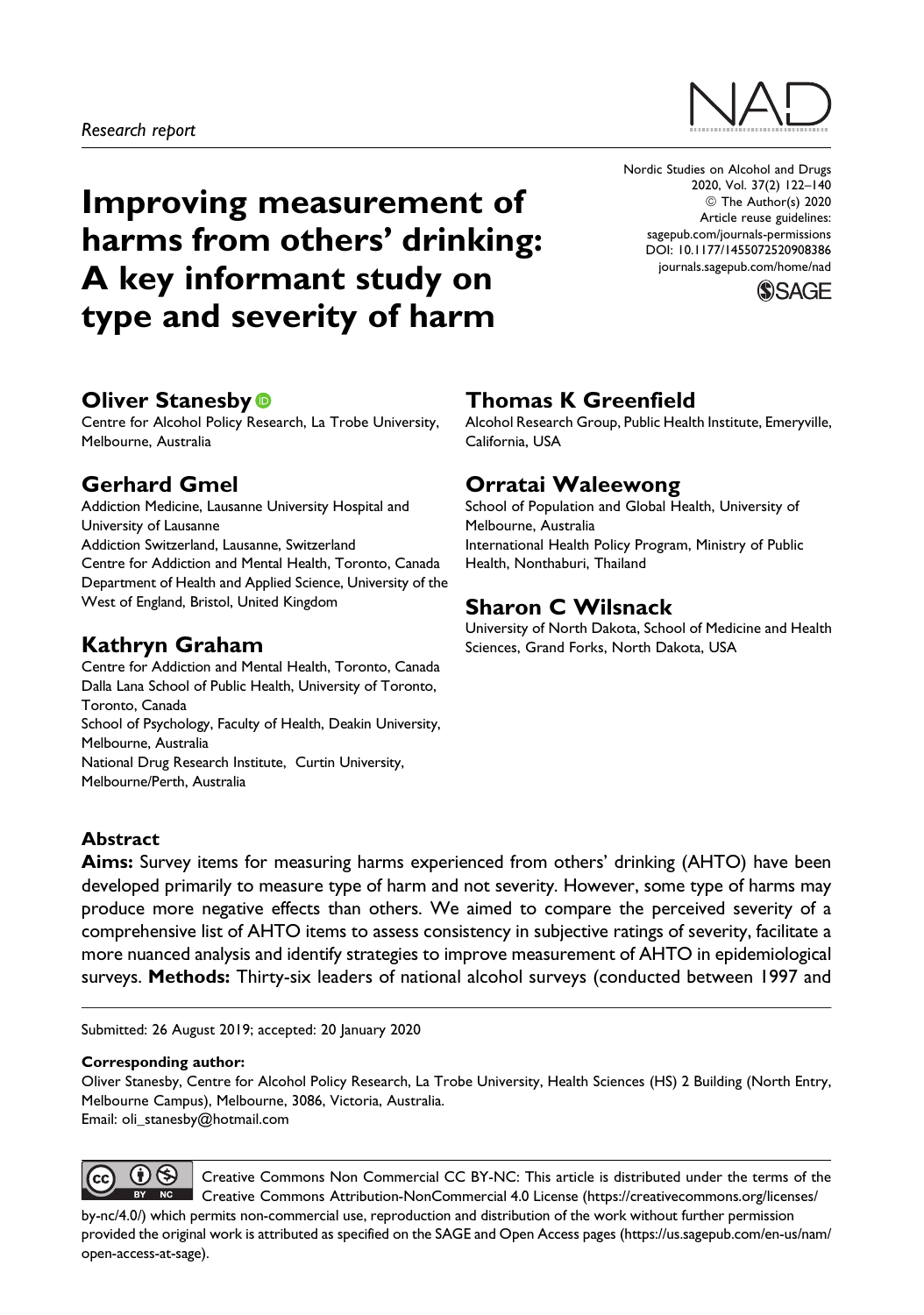2016) from 23 countries rated the typical severity of negative effects on the victim of each of 48 types of AHTO using a scale from zero (no negative effect) to 10 (very severe negative effect). The survey leaders were also asked to provide open-ended feedback about each harm and the severityrating task generally. **Results:** Of 48 harm items, five were classified as extreme severity (mean rating  $\geq$  8), 17 as high ( $\geq$  6 < 8), 25 as moderate ( $\geq$  4 < 6), and one as low ( $\leq$  4). We used two-way random effects models to estimate absolute agreement intraclass correlation coefficients (AA-ICC) and consistency of agreement intraclass correlation coefficients (CA-ICC). Results showed that there was fair to excellent absolute agreement and consistency of agreement among experts' ratings of the severity of harms from others' drinking (single measures  $CA-ICC = 0.414$ , single measures  $AA-ICC = 0.325$ ; average  $CA-ICC = 0.940$ , average  $AA-ICC = 0.914$ ). Harms to children, and harms causing physical, financial, practical, or severe emotional impacts were rated most severe. Conclusions: When designing new AHTO surveys and conducting analyses of existing data, researchers should pay close attention to harms with high perceived severity to identify effective ways to prevent severe AHTO and reduce the negative health and social impacts of AHTO. By inquiring into experts' views on survey items, this analysis involves a first scoping of the sort of questions that should be taken into consideration. In-depth analyses of specific sub-sets of harms and qualitative interviews with victims of severe AHTO are likely to help along this work in the future.

#### Keywords

alcohol, epidemiology, harm to others, measurement, severity, surveys

Alcohol use can result in a range of health and social problems for people other than the drinker (Greenfield et al., 2009; Laslett et al., 2011; Rehm et al., 2017; Rehm et al., 2009; Room et al., 2010; WHO, 2018). Epidemiological surveys have broadly aimed to measure the range of alcohol's harms to others (AHTO) in numerous societies (Callinan et al., 2017; Callinan et al., 2016; Wilsnack, Greenfield, & Bloomfield, 2018). Also, epidemiological surveys have measured AHTO using a variety of question designs and varying levels of detail. For example, some surveys have included an extensive list of items that are divided into different life domains (such as harms related to the workplace, household, public spaces, and known heavy drinkers; e.g., Callinan et al., 2016; Wilsnack et al., 2018). Other surveys have included a series of questions about the circumstances of smaller sub-sets of items (e.g., Callinan et al., 2017), and some include items that measure how frequently harms occurred (e.g., Callinan et al., 2016). AHTO surveys suggest some

factors are related to the severity of harm experienced from others' drinking – for example, the type and number of harms from others' drinking differs by gender and the closeness of relationship to harmful drinkers (Laslett, Room, Waleewong, Stanesby, & Callinan, 2019; Stanesby et al., 2018). However, most AHTO items have been developed to measure type, not severity, of harm (Karriker-Jaffe, Room, Giesbrecht, & Greenfield, 2018; Room, Laslett, & Jiang, 2016; Wilkinson et al., 2009).

Identifying the scope and size of different AHTO behaviours is needed to identify the greatest public health needs and guide allocation of resources and policy responses to the most pressing areas. A vital part of this endeavour is quantifying the level of impact of the different types of AHTO on victims (i.e., the product of the severity of negative effects experienced and frequency of their occurrence). The current measures of harms from others' drinking have allowed researchers to measure the types of harms people have experienced but not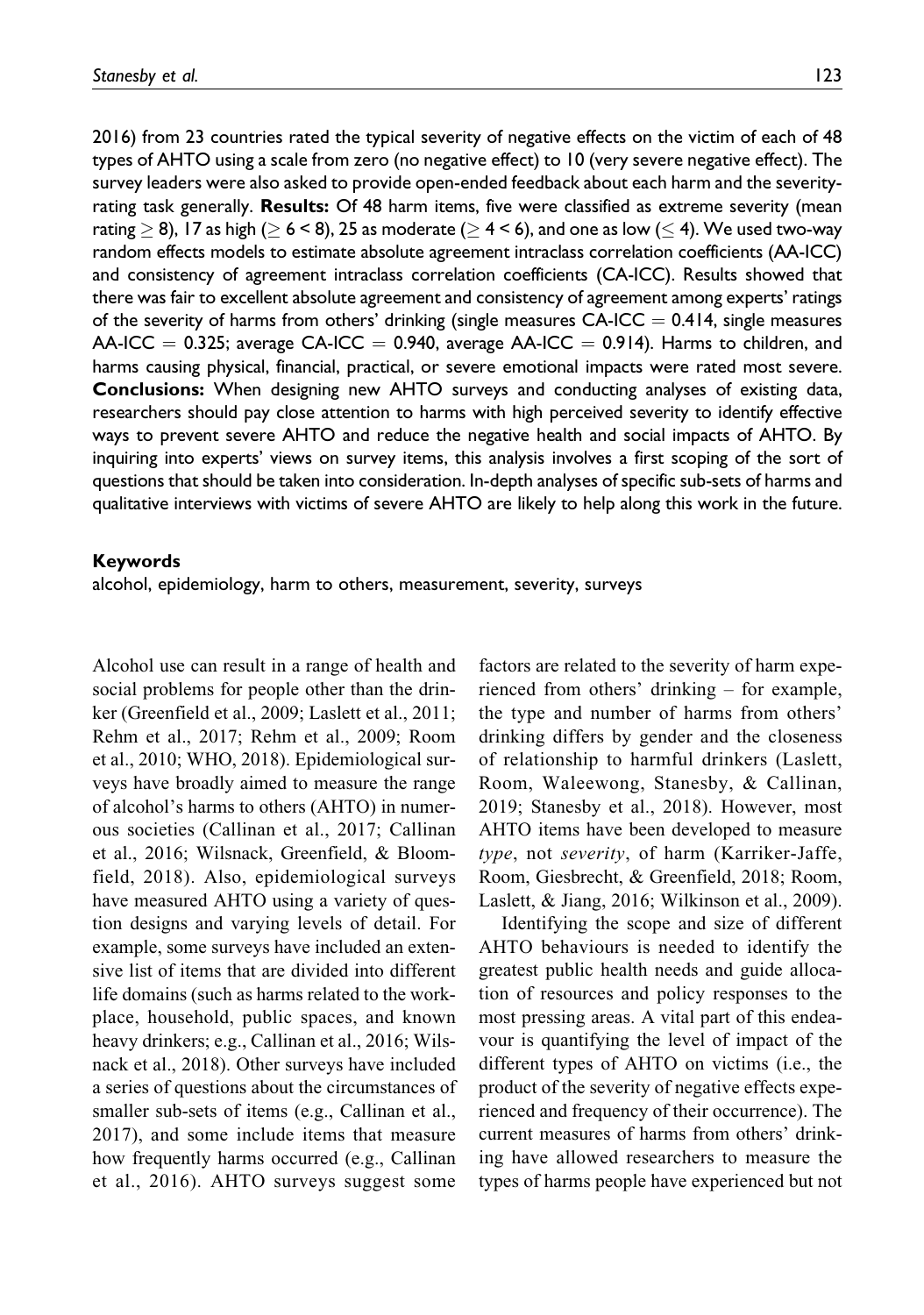the impact of these harms on the victims. Assessing the relative severity of different types of harms from other people's drinking would enable improved analyses of data collected from epidemiological surveys of AHTO and help to identify areas that require greater public health resources and policy responses. Severityranked scores would also make it possible for researchers to calculate summary measures of extent of harm from others' drinking and to meaningfully categorise harm items and different levels of severity. Severity ratings might also enable deeper interpretation and discussion of findings from population surveys of alcohol's harm to others.

Conceptual and methodological papers have discussed in the detail the purpose, strengths, weaknesses and potential of epidemiological surveys for researching and understanding AHTO (Dawson & Room, 2000; Karriker-Jaffe et al., 2018; Room et al., 2010; Room et al., 2016; Wilsnack et al., 2018) but measurement strategies that address severity have not been fully developed. An initial step in this direction is to seek key informant input from alcohol research and policy experts in ranking the severity of AHTO. A survey of the opinions of alcohol research and policy experts from numerous countries and cultural backgrounds can be used to identify novel and effective strategies to improve AHTO survey research and ultimately improve understandings of the burden of AHTO in societies.

### Aims

Using quantitative and qualitative data collected from a survey of alcohol research and policy experts from numerous countries, this study aims to:

- 1. derive preliminary estimates of the perceived severity of negative effect on the victim for each type of AHTO;
- 2. assess inter-rater consistency and variation in ratings of severity of AHTO;
- 3. compare and rank the perceived severity of different types of AHTO; and
- 4. identify ways to improve the epidemiological survey research of AHTO.

### Methods

### Design and sample

Leaders of alcohol surveys conducted as part of the multinational Gender, Alcohol, and Culture: An International Study (GENACIS) and Gender and Alcohol's Harms to Others (GEN-AHTO) studies in diverse countries around the world (Greenfield, Bloomfield, & Wilsnack, 2017; Wilsnack, 2017; Wilsnack et al., 2018) were invited to participate in a survey of experts in alcohol research and policy (i.e., "key informants"). Key informants were asked to complete a questionnaire in which they rated the typical severity of negative effects on the victim different types of AHTO. They were also asked to provide feedback about each harm item and the severity-rating task generally. Key informants were told that all participants would be acknowledged in the final paper submitted for publication.

Because pilot work with the severity-rating task by research team members in several countries suggested possible gender differences in severity ratings, key informants were asked to invite one other person from their country (someone of the opposite sex to themselves but not necessarily a researcher) to complete the questionnaire. The aim was to collect one completed questionnaire from a male and one from a female from each country.

While no formal written and signed consent was obtained, the key informants were study directors or their (opposite-sex) colleagues and thus part of the broad study team. The study was explained in detail to invited key informants and they were informed of the intention to publish results from the data obtained. We relied on implicit consent, given the low sensitivity of the responses requested. Those who wished to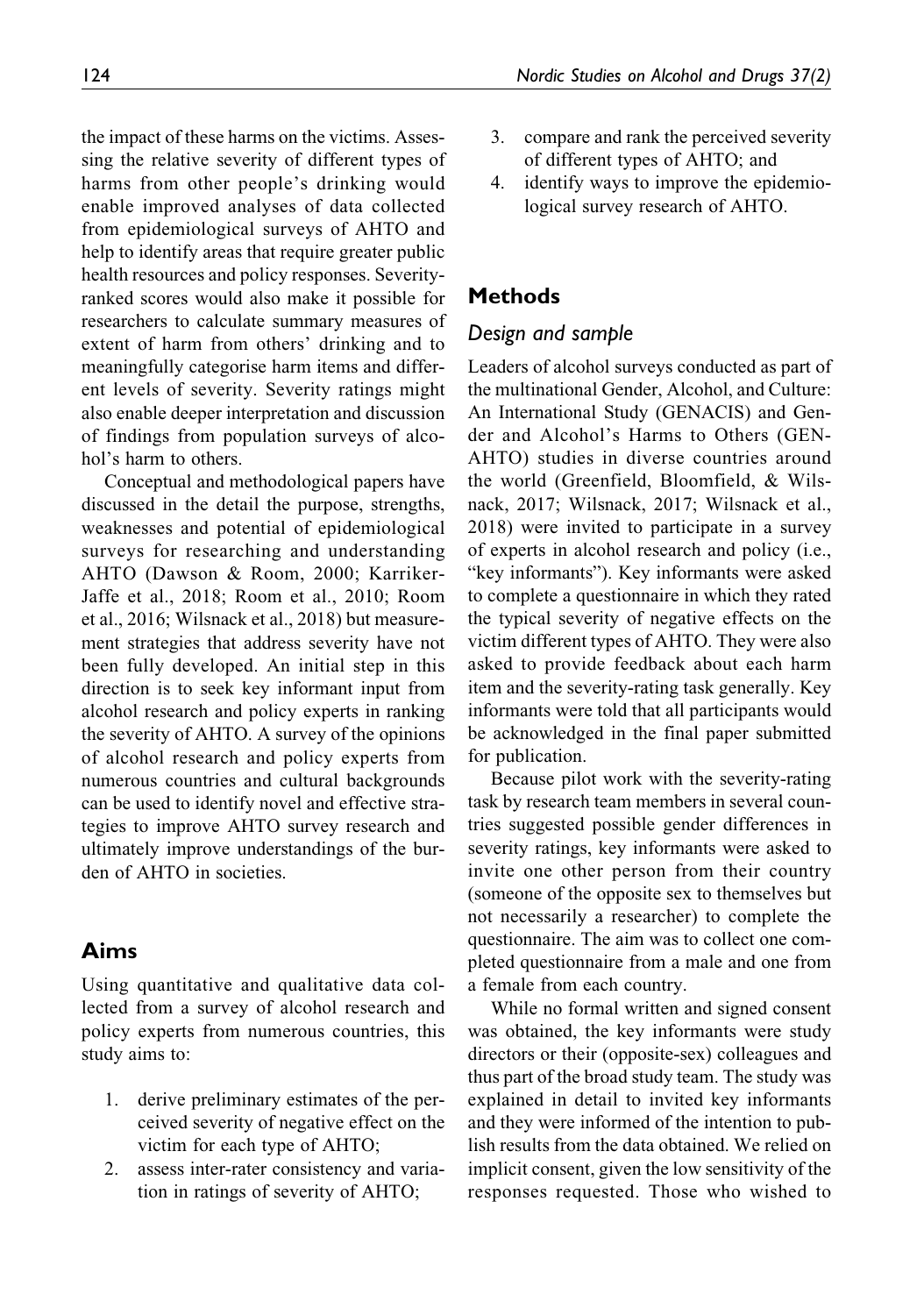participate returned completed questionnaires; there were no negative consequences for key informants who chose not to participate.

A total of 40 key informants (25 invited directly and 15 invited indirectly via key informants) from 25 countries returned completed questionnaires. Of the key informants who returned completed questionnaires, one was excluded from analyses because a key informant of each sex had already returned a completed questionnaire for their country; a male and a female were both excluded because they returned a single shared set of ratings for their country that they completed together; and one was excluded because he/she did not rate the severity of a singular instance of each harm item. The final person excluded also factored in the prevalence of each harm in his/her country to his/her ratings.

Thus, the final sample comprised 36 key informants (23 invited directly and 13 invited indirectly via invitation from a key informant who was contacted directly) from 23 countries (Argentina, Australia, Brazil, Canada, Costa Rica, Czech Republic, Denmark, Germany, India, Ireland, Israel, Italy, Netherlands, New Zealand, Sri Lanka, Sweden, Switzerland, Thailand, Uganda, United Kingdom, United States of America, Uruguay, Viet Nam). Thirteen countries had two respondents, six had one male respondent, and four had one female. When two people responded from a country, their responses were averaged before analysis.

#### Instruments and measures

Informants were given the following instructions:

Using your knowledge relating to alcohol and alcohol-related harms to others within the context of your country, please rate on a scale from 0 (no negative effect on the victim) to 10 (very severe negative effect on the victim) how severe each harm on the following pages would be considered in your country. Importantly, we are asking you to rate how severe are the negative effects for the victim of each particular harm. We are not asking you to rate how severe of a problem each particular harm is in your country but rather the experience of the typical victim of each harm.

Please make your rating taking into consideration the norms, expectancies, culture, etc. of most people in your country (i.e., how you believe the severity of each harm is perceived or experienced by victims of these harms in your country).

The items were initially developed to measure type of harms and so some may vary greatly in possible severity. Importantly, we acknowledge that the severity of negative effects for victims of each particular harm item may vary depending on the specific circumstances of the harm. For example, a minor traffic accident would be perceived as less severe than a fatal car accident, and harms may vary depending on whether the person harmed is male or female or a younger child vs. an older child. For some of the harm items below the circumstances are relatively vague, and thus the task of rating severity may be ambiguous for these items. For such items, we request that you provide a rating of how severe for the impact on the victim that reflects a level of the harm that is somewhere between the "least severe" and "most severe" version of the harm – the severity most often associated with this harm in your country. And remember, you are rating the harm that would be experienced by victims of the drinker (not by the drinker).

To better understand how harms are interpreted in different countries, we are also particularly interested in any comments you have about the specific harm items, the harm item severityrating tasks, and your experience while participating in this study. Please provide any comments you have in the spaces provided below each table or in comments attached to each item.

Key informants were asked to rate the typical severity of negative effects on the victim of each of 48 types of AHTO with the following instruction: "On a scale of 0 to  $10$  – where 0 is not affected at all, 1 is very minor, 5 is moderate negative impact, and 10 is the most severe negative impact – how much do you think each of these events or conditions negatively affected the victim?" The list of 48 items included in the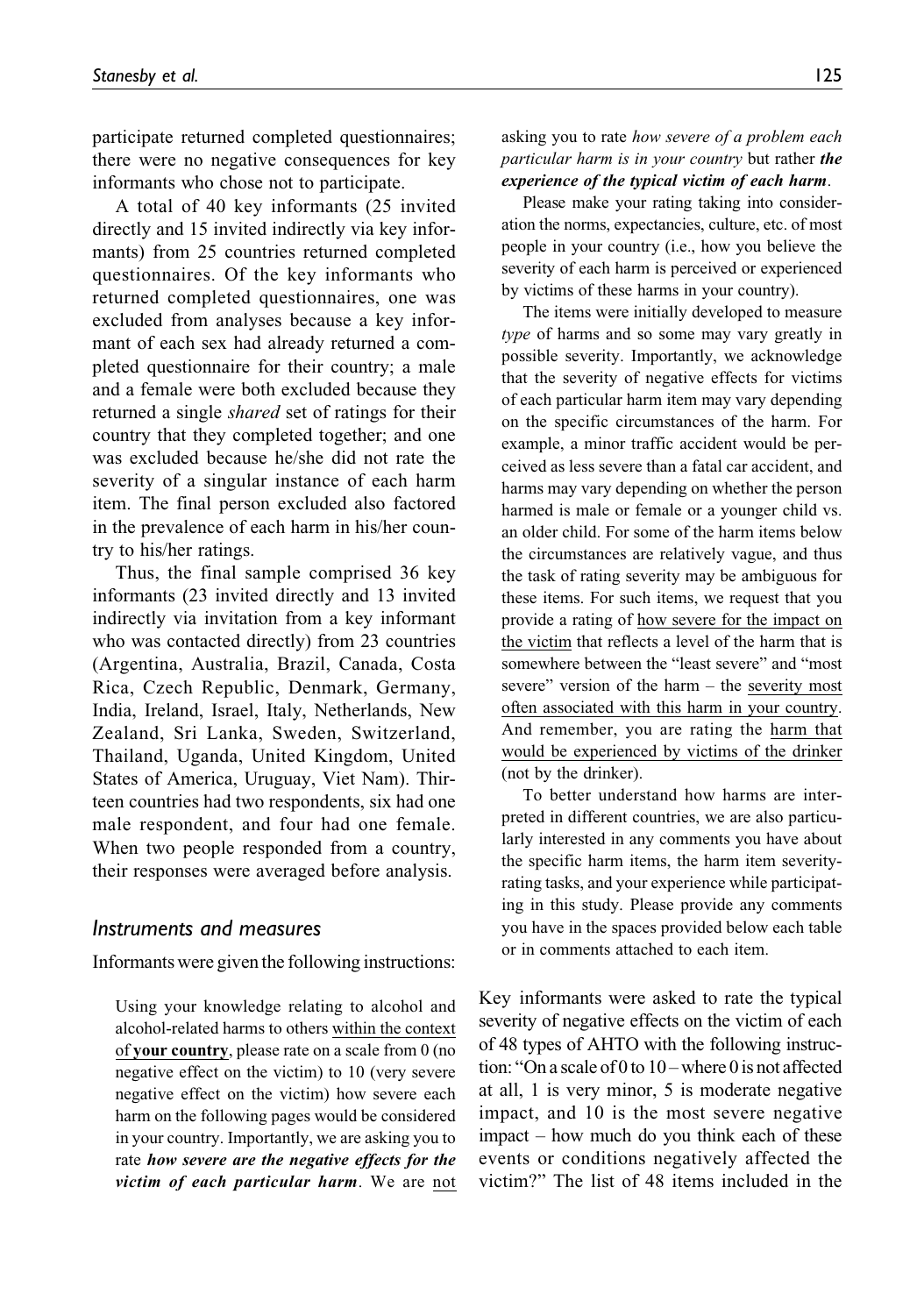questionnaire encompassed all AHTO items that are included in the national surveys of the multinational GENAHTO study (Greenfield et al., 2017; Wilsnack et al., 2018) and, thus, represent a comprehensive set of items used in AHTO survey research. Items were presented in four separate lists defined by the victim–perpetrator relationship:

- 1. Harms to a victim because of the drinking of a stranger or someone the victim does not know (12 items).
- 2. Harms to a victim because of the drinking of someone the victim knows (e.g., family member, household member, friend, acquaintance) (25 items).
- 3. Harms to a victim because of the drinking of someone the victim worked with (i.e., co-worker/colleague) or a boss (five items).
- 4. Harms to a child victim aged 17 years or younger because of the drinking of someone (six items).

The specific wording for each item is shown in Table 1.

Participants were also asked to record their gender and age and provide feedback about the harm item severity-rating task, their experience of rating each of the four lists of harms, and their experience while participating in this study.

### Analysis

Analyses were conducted at the country level; analyses weighted each participating country equally by averaging scores of the two raters when there was more than one informant from a country.

We calculated the mean and standard deviation of severity ratings for each harm across countries (key informants) and across the four sets of harm items (defined by the victim–perpetrator relationship; i.e. stranger, known person, co-worker, child). Paired-samples t-tests were used to test for differences in the mean severity rating of 10 harms from strangers who had been drinking compared to 10 harms from known drinkers (across key informants who answered all these items). Paired-samples t-tests were used to test for differences in the mean severity rating of physical harm to someone from strangers' drinking, compared to physical harm to someone from known people's drinking, and compared to physical harm to children from someone's drinking (across key informants who answered all three of these items). Independent-samples t-tests were used to test for differences in mean severity ratings between male and female key informants (across items answered by all key informants).

Using two-way random effects models, absolute agreement intraclass correlation coefficients (AA-ICC) and consistency of agreement intraclass correlation coefficients (CA-ICC) were estimated to investigate the degree of absolute agreement (i.e., how similar were the raw ratings of the severity of harm items across key informants?) and consistency of agreement (i.e., how similar was the "ranking" of severity of the harm items across key informants? Were certain items rated consistently higher than certain other items across key informants?) among key informants' ratings of harm item severities (McGraw & Wong, 1996; StataCorp, 2017b). The key informant from Uruguay was dropped from ICC analyses due to having missing ratings for 36/48 harm items. To ensure the full suite of harm items were considered in the ICC analyses, missing ratings were replaced with the mean severity rating across all remaining countries for the corresponding harm item rounded to the nearest integer. All data analyses were completed using Stata statistical software (version 15; Stata Corp, 2017a).

Important and common themes in the key informants' open-ended feedback and reflections were identified by the first author (OS). Synthesis of key informants' feedback about the harm item severity-rating task and their experience while rating the AHTO items and participating in this study were used to identify weaknesses in AHTO survey items and the severity-rating task. Key informants'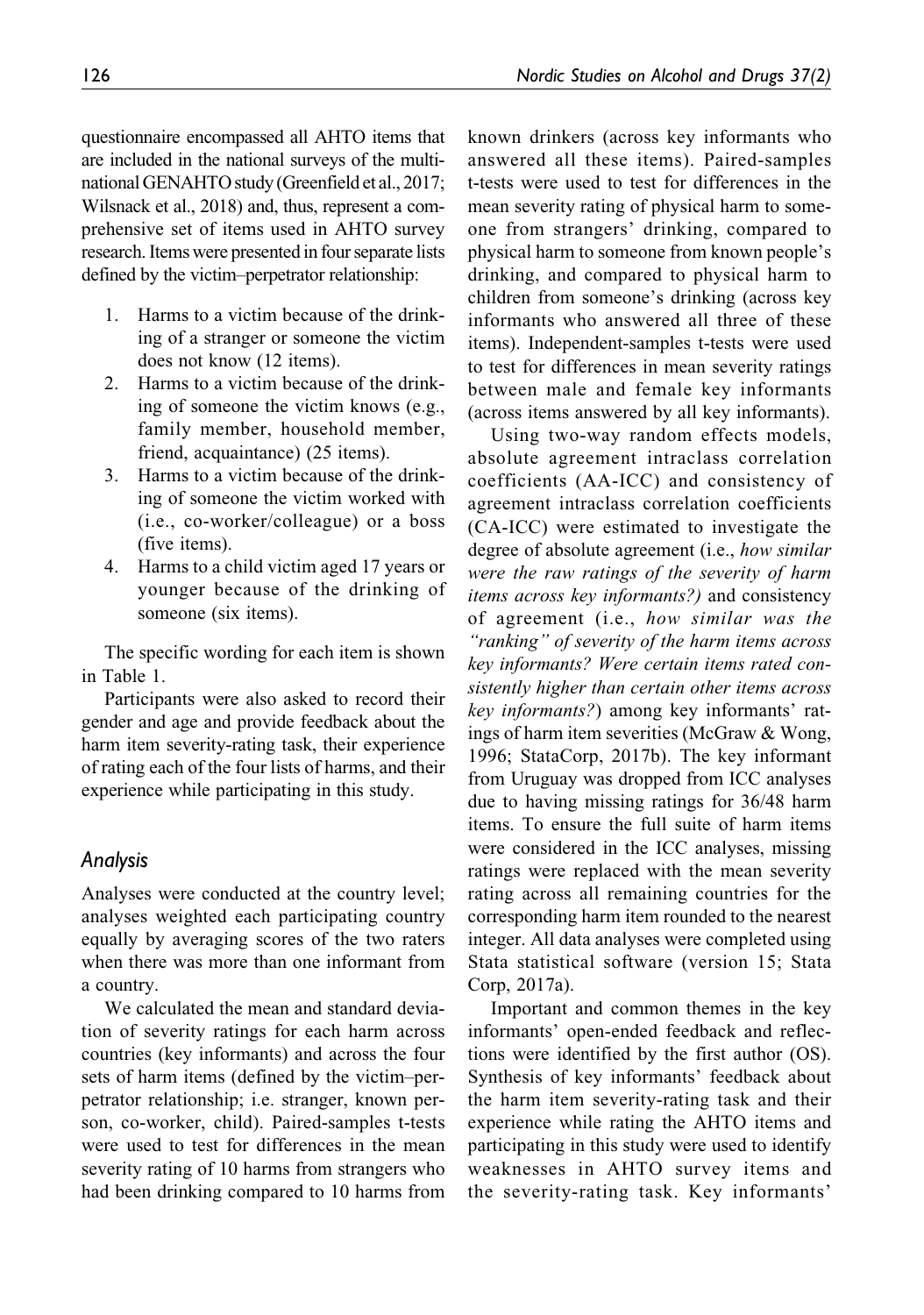Table 1. Mean severity of ratings across all 23 countries by whether item referred to harms to children (marked <sup>C</sup> and shown in black), harms from known people such as friends and family (marked <sup>K</sup> and shown in dark grey), harms from co-workers (marked W and shown in light grey), and harms from strangers (marked S and no shading).

| Harm item                                                                                                                      | Mean (SD) rating |
|--------------------------------------------------------------------------------------------------------------------------------|------------------|
| Mean rating $\geq 8$                                                                                                           |                  |
| Physically hurt <sup>2</sup>                                                                                                   | 8.90 (1.09)      |
| Being forced or pressured into sex or something sexual K                                                                       | 8.59 (1.65)      |
| Witness to serious violence in the home C                                                                                      | 8.23 (1.66)      |
| Being in a traffic accident caused by someone who had been drinking <sup>1 S</sup>                                             | 8.18(1.30)       |
| A child protection agency or family services agency was called (because of the drinking of<br>someone) -                       | 8.14 (1.78)      |
| Mean rating $\geq$ 7 < 8                                                                                                       |                  |
| Being harmed physically <sup>2 K</sup>                                                                                         | 7.86 (1.93)      |
| Being in a traffic accident caused by someone who had been drinking <sup>1 K</sup>                                             | 7.71 (1.79)      |
| Being harmed physically <sup>1,2 S</sup>                                                                                       | 7.59 (1.74)      |
| Having to leave home to stay somewhere else because of someone in the household's<br>drinking <sup>K</sup>                     | 7.41 (1.53)      |
| Feeling threatened or afraid at home or in some other private setting <sup>1 K</sup>                                           | 7.41 (1.59)      |
| Being involved in an accident or a close call at work W                                                                        | 7.32 (1.64)      |
| Family problems or marriage difficulties (because of the drinking of someone the victim<br>knows) K                            | 7.24 (1.26)      |
| There was not enough money for the things needed by the child/children (because of the<br>drinking of someone) <sup>C</sup>    | 7.23 (1.57)      |
| Mean rating $\geq 6 < 7$                                                                                                       |                  |
| Left in an unsupervised or unsafe situation                                                                                    | 6.77(1.54)       |
| Financial trouble (because of the drinking of someone the victim knows) <sup>K</sup>                                           | 6.76(1.64)       |
| Having house, car, or property damaged <sup>15</sup>                                                                           | 6.64(1.89)       |
| Going without food because of someone in the household's drinking <sup>K</sup>                                                 | 6.55(2.18)       |
| Yelled at, criticised, or otherwise verbally abused C                                                                          | 6.50(2.60)       |
| Having house, car, or property damaged <sup>1 K</sup>                                                                          | 6.41(1.65)       |
| Caused there to be less money for household expenses (someone the victim knows did<br>this because of drinking) <sup>K</sup>   | 6.4 $(1.76)$     |
| Being emotionally hurt or neglected K                                                                                          | 6.32(1.76)       |
| Took money or valuables that were yours because of their drinking (someone the victim<br>knows did this because of drinking) K | 6.14(1.70)       |
| Mean rating $\geq$ 5 < 6                                                                                                       |                  |
| Being made afraid by drinkers on the street <sup>1</sup> S                                                                     | 5.91 (1.88)      |
| Being a passenger with a driver who had too much to drink <sup>K</sup>                                                         | 5.86 (2.62)      |
| Ability to do the job was negatively affected $W$                                                                              | 5.73 (1.52)      |
| Not seeing friends or family as much because the victim is embarrassed about someone<br>in the household's drinking K          | 5.73 (1.78)      |
| Being harassed or bothered at a party or in some other private setting <sup>1 K</sup>                                          | 5.73 (1.91)      |
| Feeling unsafe in a public place because of a drinker or drinkers <sup>S</sup>                                                 | 5.65 (1.90)      |
| Having to work extra hours W                                                                                                   | 5.59 (1.68)      |

(continued)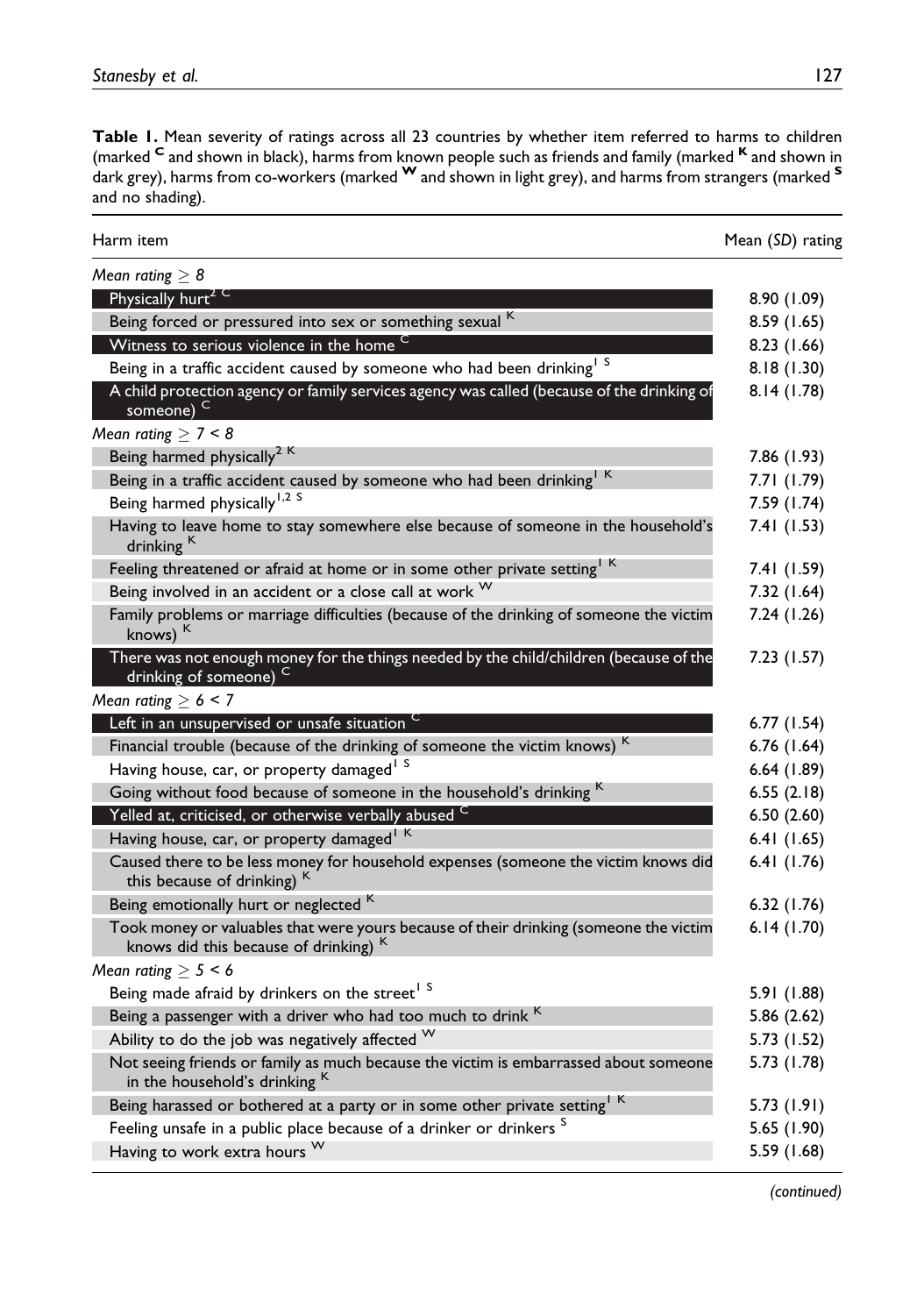# Table 1. (continued)

| Harm item                                                                                                                                                                                                                                                                                                                                                                                                                                  | Mean (SD) rating |
|--------------------------------------------------------------------------------------------------------------------------------------------------------------------------------------------------------------------------------------------------------------------------------------------------------------------------------------------------------------------------------------------------------------------------------------------|------------------|
| Being pushed or shoved <sup>1 K</sup>                                                                                                                                                                                                                                                                                                                                                                                                      | 5.59 (1.79)      |
| Being harassed or bothered on the street or in some other public place <sup>1</sup> S                                                                                                                                                                                                                                                                                                                                                      | 5.48 (1.78)      |
| Being involved in a serious argument <sup>1 K</sup>                                                                                                                                                                                                                                                                                                                                                                                        | 5.45 (1.99)      |
| Problems with a friend or neighbour (because of the drinking of someone the victim<br>knows) $K$                                                                                                                                                                                                                                                                                                                                           | 5.43 (1.66)      |
| Stopping seeing someone because of their drinking K                                                                                                                                                                                                                                                                                                                                                                                        | 5.36(2.30)       |
| Failed to do something they were being counted on to do (someone the victim knows<br>did this because of drinking) K                                                                                                                                                                                                                                                                                                                       | 5.27 (1.80)      |
| Being annoyed by vomiting, urinating, or littering by a friend, acquaintance, or family<br>member who had been drinking <sup>1</sup>                                                                                                                                                                                                                                                                                                       | 5.14(2.01)       |
| Having clothes or other belongings ruined <sup>1 K</sup>                                                                                                                                                                                                                                                                                                                                                                                   | 5.09 (1.93)      |
| Productivity at work was reduced W                                                                                                                                                                                                                                                                                                                                                                                                         | 5.00 (1.93)      |
| Being involved in a serious argument with a drinker who is a stranger <sup>1 S</sup>                                                                                                                                                                                                                                                                                                                                                       | 5.00 (1.83)      |
| Mean rating $\geq 4 < 5$                                                                                                                                                                                                                                                                                                                                                                                                                   |                  |
| Did not do their share of work around the house (someone the victim knows did this<br>because of drinking) <sup>K</sup>                                                                                                                                                                                                                                                                                                                    | 4.95 (1.84)      |
| Being pushed or shoved <sup>1</sup> S                                                                                                                                                                                                                                                                                                                                                                                                      | 4.91 (1.85)      |
| Having a social occasion the victim was at negatively affected K                                                                                                                                                                                                                                                                                                                                                                           | 4.91 (1.95)      |
| Having to "cover" for the drinker W                                                                                                                                                                                                                                                                                                                                                                                                        | 4.82 (1.65)      |
| Having clothes or other belongings ruined <sup>1</sup> S                                                                                                                                                                                                                                                                                                                                                                                   | 4.74 (1.76)      |
| Being called names, or otherwise insulted <sup>1 K</sup>                                                                                                                                                                                                                                                                                                                                                                                   | 4.32(2.32)       |
| Being annoyed by vomiting, urinating, or littering by a drinker who is a stranger                                                                                                                                                                                                                                                                                                                                                          | 4.26 (2.49)      |
| Being kept awake at night by drunken noise <sup>S</sup>                                                                                                                                                                                                                                                                                                                                                                                    | 4.13(2.16)       |
| Mean rating $<$ 4                                                                                                                                                                                                                                                                                                                                                                                                                          |                  |
| Being called names or otherwise insulted <sup>1 S</sup>                                                                                                                                                                                                                                                                                                                                                                                    | 3.48(1.81)       |
| $\textsf{c}\,$ Harms to children from others' drinking                                                                                                                                                                                                                                                                                                                                                                                     | $7.63*$          |
| (Because of the drinking of someone, a child aged 17 or younger was)<br>Across all harms to children from others' drinking:<br>Single measures CA-ICC (95% CI) = 0.336 (0.138, 0.768)<br>Single measures AA-ICC (95% CI) = $0.232$ (0.085, 0.664)<br>Average CA-ICC (95% CI) = 0.918 (0.779, 0.986)<br>Average AA-ICC (95% CI) = 0.869 (0.672, 0.978)                                                                                      |                  |
| <sup>K</sup> Harms from known people's drinking                                                                                                                                                                                                                                                                                                                                                                                            | $6.15*$          |
| (The following happened to the victim because of the drinking of someone the victim<br>knows (e.g., family member, household member, friend, acquaintance)<br>Across all harms from known people's drinking:<br>Single measures CA-ICC (95% CI) = 0.342 (0.227, 0.515)<br>Single measures AA-ICC (95% CI) = $0.234$ (0.139, 0.390)<br>Average CA-ICC (95% CI) = 0.920 (0.866, 0.959)<br>Average AA-ICC (95% CI) = 0.870 (0.780, 0.934)     |                  |
| W<br>Harms from co-workers' drinking<br>(The following happened because of the drinking of someone the victim worked with<br>(i.e., co-worker/colleague) or a boss)<br>Across all harms from co-workers' drinking:<br>Single measures CA-ICC (95% CI) = 0.342 (0.128, 0.823)<br>Single measures AA-ICC (95% CI) = 0.239 (0.080, 0.739)<br>Average CA-ICC (95% CI) = 0.919 (0.763, 0.990)<br>Average AA-ICC (95% CI) = 0.874 (0.658, 0.984) | $5.69*$          |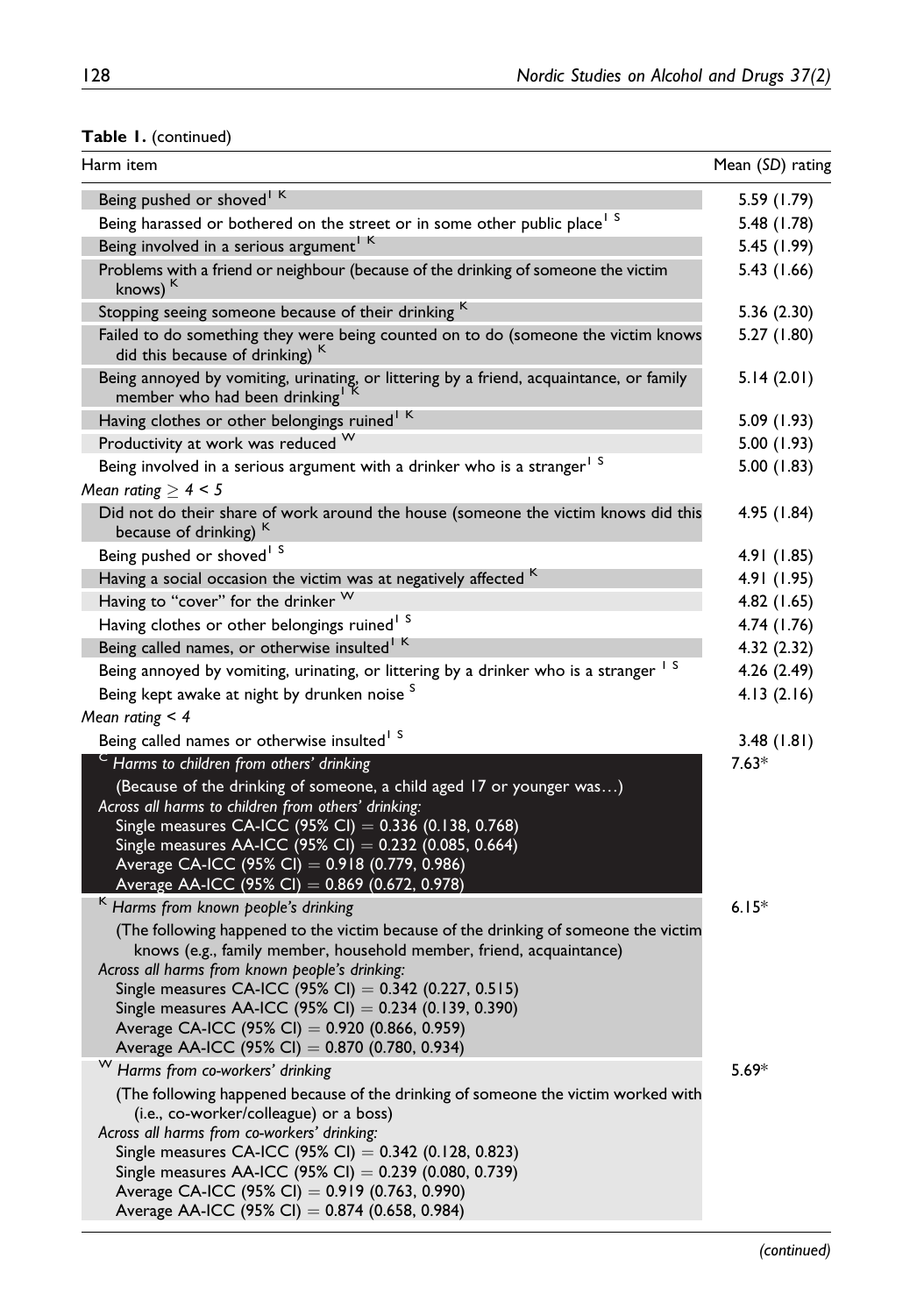#### Table 1. (continued)

| Harm item                                                                                                                | Mean (SD) rating |
|--------------------------------------------------------------------------------------------------------------------------|------------------|
| <sup>S</sup> Harms from strangers' drinking                                                                              | $5.50*$          |
| (The following happened to the victim because of the drinking of a stranger or<br>someone that the victim does not know) |                  |
| Across all harms from strangers' drinking:                                                                               |                  |
| Single measures CA-ICC (95% CI) = $0.463$ (0.285, 0.722)                                                                 |                  |
| Single measures AA-ICC (95% CI) = 0.363 (0.203, 0.635)                                                                   |                  |
| Average CA-ICC (95% CI) = 0.950 (0.897, 0.983)                                                                           |                  |
| Average AA-ICC (95% CI) = 0.926 (0.849, 0.974)                                                                           |                  |
| Across all harms from others' drinking:                                                                                  | $6.12*$          |
| Single measures CA-ICC (95% CI) = $0.414$ (0.320, 0.533)                                                                 |                  |
| Single measures AA-ICC (95% CI) = $0.325$ (0.234, 0.445)                                                                 |                  |
| Average CA-ICC (95% CI) = 0.940 (0.912, 0.962)                                                                           |                  |
| Average AA-ICC (95% CI) = 0.914 (0.870, 0.946)                                                                           |                  |

Note. Items in descending order of mean severity.  $CA$ -ICC = consistency of agreement intraclass correlation coefficient via two-way random effects model;  $AA$ -ICC = absolute agreement intraclass correlation coefficient via two-way random effects model.

<sup>1</sup>Items present in list of harms from strangers' drinking and list of harms from known people's drinking. <sup>2</sup>Items present in list of harms from strangers' drinking, list of harms from known people's drinking, and list of harms to children from others' drinking. \*Arithmetic mean harm item severity rating across countries.

qualitative reflections were also used to contextualise the findings and enhance the discussion.

#### Results

#### Part 1: Severity of AHTO items

Mean severity ratings of AHTO items. The mean severity ratings of each harm from others' drinking across the 23 countries are presented in Table 1. The mean rating ranged from less than four out of 10 for being called names or otherwise insulted because of a strangers' drinking (mean  $=$  3.48,  $SD = 1.81$ ) to almost nine for physical harm to children because of someone else's drinking (mean  $= 8.90, SD =$ 1.09). Items were classified according to their mean severity rating into categories based on thresholds derived from viewing and discussing the distributions of severity ratings among the research team. Of the 48 harm items considered, five were classified as extremely severe (mean severity rating  $\geq 8$ ), 17 as high severity  $(\geq 6 \leq 8)$ , 17 as moderate-high severity ( $\geq 5$  $<$  6), eight as moderate-low severity ( $\geq 4$  < 5),

and one as low severity  $(< 4)$  (see Table 1). Across all harms, the mean severity was rated approximately six out of 10 (mean  $= 6.12$ ).

Harms with mean ratings at the highest level of severity ( $\geq 8$ ) included three harms to children (being physically hurt, witnessing violence, and child protection agency being called), forced sex by a known person, and being in a traffic accident because of a stranger's drinking. The second highest level of severity ( $\geq 7 < 8$ ) included mostly harms from a known drinker (e.g., being physically harmed, in a traffic accident, having to leave home, and feeling frightened or afraid) as well as being physically harmed by a stranger and being in an accident or close call at work. The next highest level ( $\geq 6$  < 7) also involved mainly concrete harms from known drinkers, including several related to finances (financial trouble, going without food, property damaged, less money for household expenses, having money or valuables stolen) and being emotionally hurt or neglected. Also in this category were two child harms (left unsupervised and verbally abused) and one stranger harm – having house,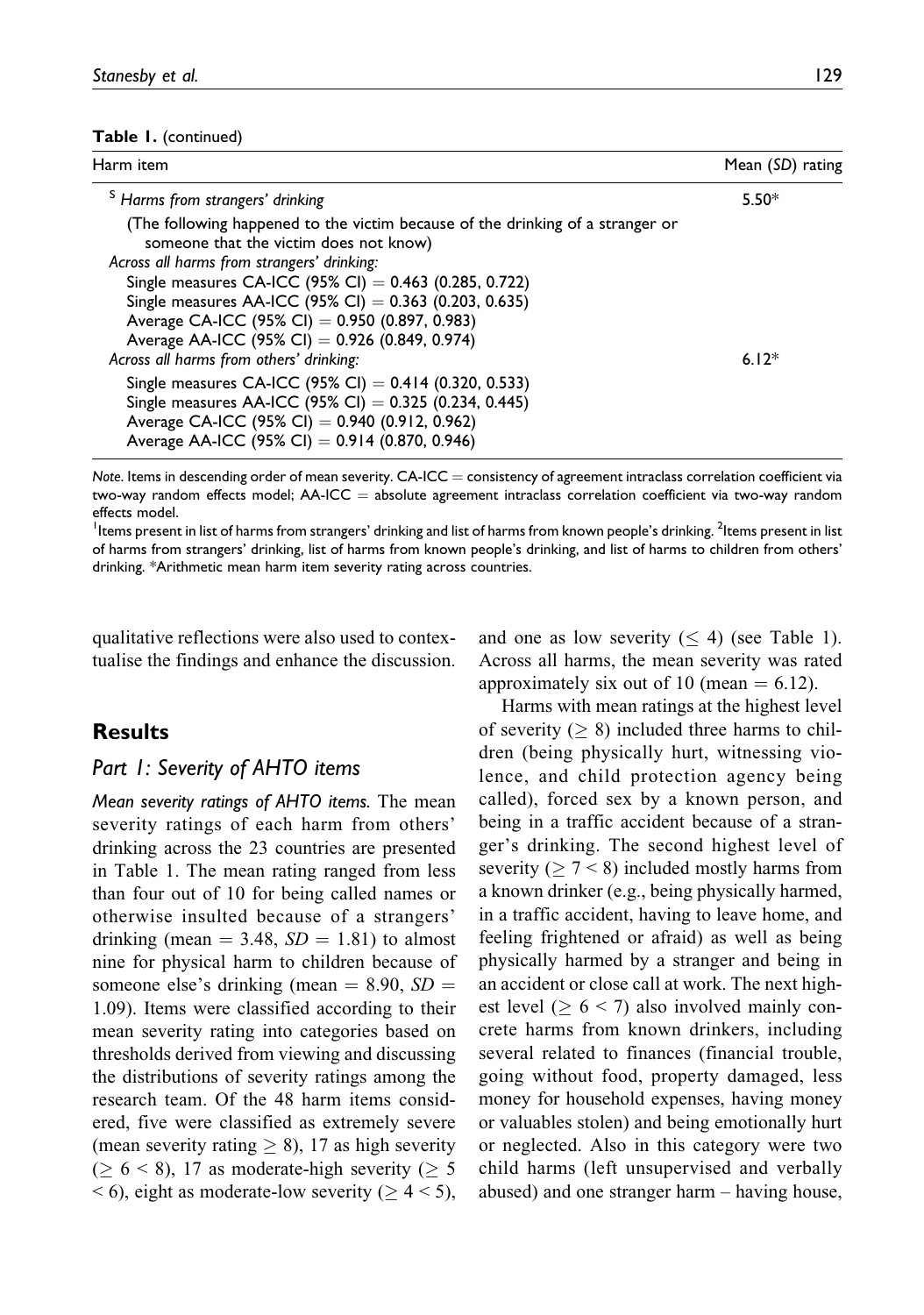car, or property damaged. No harms to children were rated less severe than six, on average.

Mid-level severity harms ( $\geq 5 \leq 6$ ) included a mix of harms from known drinkers, strangers, and co-workers. For known drinkers, items at this level mainly reflected relationship problems (harassed/bothered, serious argument, pushed/shoved, problems with friends/neighbours, stopped seeing someone) except for being a passenger with a drunk driver. For strangers, items included being made to feel unsafe or afraid, being in a serious argument, and being harassed or bothered. Average ratings for three of the five co-worker items were in this category and reflected reduced productivity (ability to do job negatively affected, having to work extra hours, and reduced productivity).

Five out of 12 of the stranger harms were classified in the lowest levels of harm (being pushed/shoved, belongings ruined, annoyed by someone vomiting or urinating, being kept awake, and being called names or insulted), reflecting annoyances and possibly one-time events. Three harms from known drinkers were at this lowest level: failed house duties, a social occasion negatively affecting the victim, and being called names or insulted. Having to cover for a co-worker was also a low-level harm.

In terms of the four groupings of harms by victim–perpetrator relationship, items reflecting harms to children from others' drinking were rated the most severe (arithmetic mean across six items  $= 7.63$ ), followed by the harms to someone from known people's drinking (arithmetic mean across 25 items  $= 6.15$ ), harms from co-workers' drinking (arithmetic mean across five items  $= 5.69$ ), and harms from strangers' drinking (arithmetic mean across 12 items  $= 5.50$ ). The list of harms to children from others' drinking contained the highest percentage of harms rated as high severity or extreme severity ( $\geq 6 = 6/6$  items or 100%;  $\geq$  8 = 3/6 or 50%) followed by the harms from known people's drinking ( $\geq 6 = 12/25$  or 48%;  $\geq$  8 = 1/25 or 4%), the harms from strangers' drinking ( $\geq 6 = 3/12$  or  $25\%$ ;  $\geq 8 = 1/12$  or

8%), and the harms from co-workers' drinking ( $\geq 6 = 1/5$  or 20%;  $\geq 8 = 0/5$  or 0%). However, these comparisons are made among AHTO lists that differ in terms of number and types of harms included. Therefore, we compared the severity ratings of a sub-set of 10 items that differ between lists only according to the victim–perpetrator relationship described (i.e., a specific type of harm is present in more than one of the four lists).

We compared the 10 items that were asked for both strangers and known drinkers and found that these items were rated 9% more severe if they were experienced because of a known person's drinking (mean  $= 6.02$ ) than if they were experienced because of a stranger's drinking (mean  $= 5.53$ ); although the difference was not statistically significant (t(df)  $=$  $-2.276(18)$ ,  $p = 0.353$ ).

Physical harm was the only item that was present in the list of harms from strangers' drinking, the list of harms from known people's drinking, and the list of harms to children from others' drinking. Physical harm was, on average, rated significantly more severe if it was experienced by children because of others' drinking (mean  $= 8.90$ ) than if it was experienced by someone because of known people's drinking (mean = 7.86; t(df) =  $-2.781(19)$ ,  $p = 0.012$ ) or strangers' drinking (mean  $=$ 7.59; t(df) =  $-5.086(20)$ , p = 0.001).

Consistencies/inconsistencies in ratings of severity of AHTO items. There was fair to excellent absolute agreement and consistency of agreement among the countries' (key informants') ratings of the severity of harms from others' drinking (single measures CA-ICC [95\% CI] =  $0.414$ [0.320, 0.533], single measures AA-ICC [95%  $CI$ ] = 0.325 [0.234, 0.445]; average CA-ICC  $[95\% \text{ CI}] = 0.940 \; [0.912, 0.962]$ , average AA-ICC [95% CI] = 0.914 [0.870, 0.946]; Cicchetti, 1994; Koo & Li, 2016; Table 1). The level of agreement among key informants' ratings of each of the sets of harms by victim– perpetrator relationship was poor–fair based on single measures ICCs and excellent based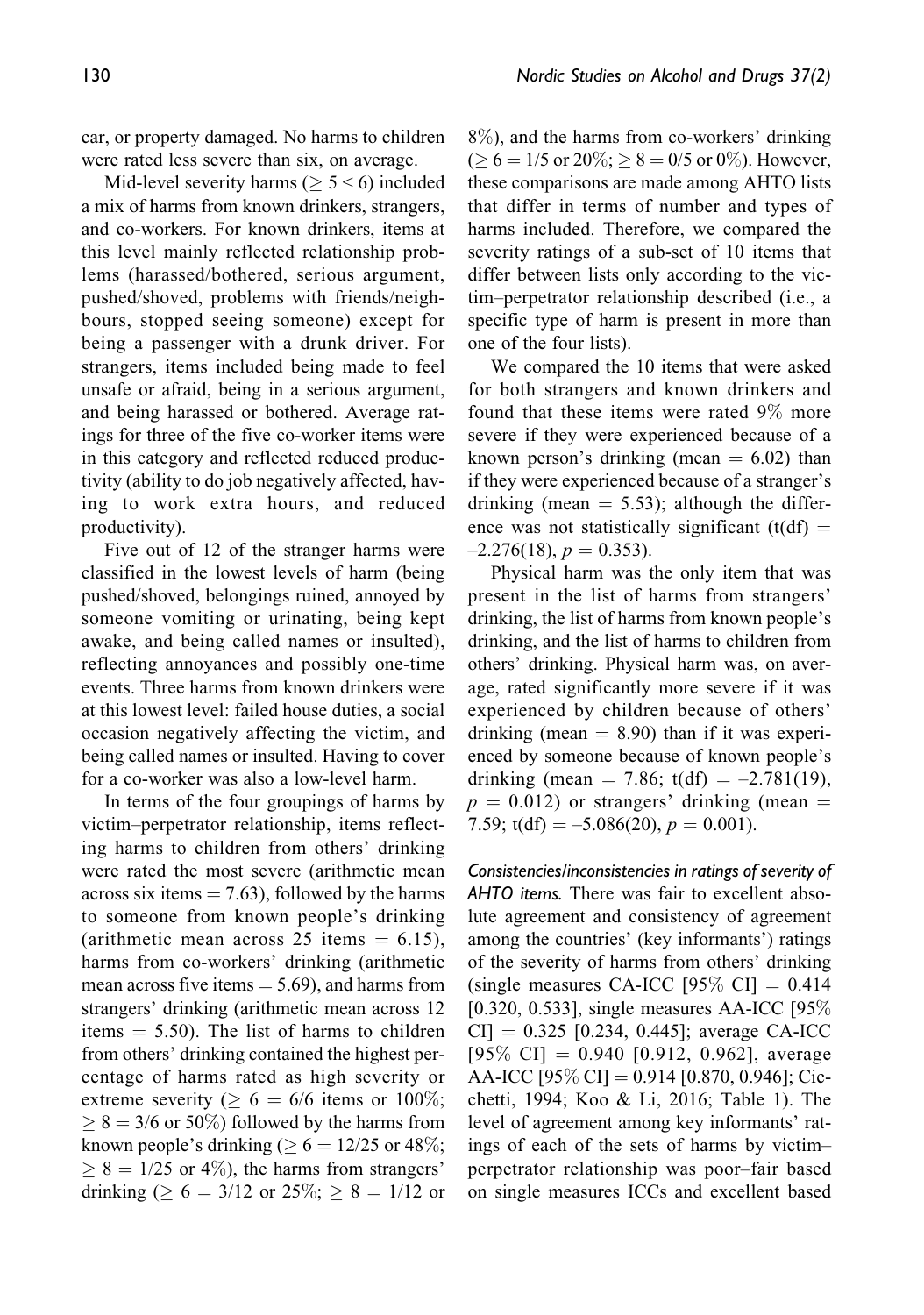on average ICCs: harms from known people's drinking, harms from strangers' drinking, harms from co-workers' drinking, and harms to children from others' drinking (single measures ICCs ranged 0.232–0.463; average ICCs > 0.85; Cicchetti, 1994; Koo & Li, 2016). The ICC analysis showed the consistency of agreement among key informants' ratings was slightly higher than the absolute agreement. Thus, while some key informants may rate most harms consistently higher than the mean, whereas some others may rate most harms consistently lower than the mean, there was some agreement on which harms were more versus less severe.

The standard deviation of severity ratings ranged from as low as 1.09 for physical harm to children from others' drinking to 2.62 for being a passenger of drunk driver. The standard deviations indicate slightly greater agreement on the severity of more-severe harms.

Amongthe 13 countries with both a male and a female key informant, no significant difference was found between male and female key informants' mean severity ratings across all harm items (males  $= 6.31$ ; females  $= 5.99$ ; t(df)  $=$ 0.578(24),  $p = 0.569$ ), stranger harm items (males  $= 5.53$ ; females  $= 5.05$ ; t(df)  $=$ 0.922(24),  $p = 0.366$ ), known people harm items  $(males = 6.29; females = 6.16; t(df) = 0.194(24),$  $p = 0.848$ ), co-workers harm items (males  $=$ 5.98; females  $= 5.51$ ; t(df)  $= 0.865(24)$ ,  $p =$ 0.396), or child harm items (males  $= 7.90$ ; females = 7.46;  $t(df) = 0.752(24), p = 0.459$ .

# Part 2: Feedback from informants about the AHTO survey items and the severity rating task

Lack of specificity of harm items. Numerous key informants expressed that because harm item descriptions lack specificity, some harm items may vary greatly in possible severity. This made it difficult to condense all possible variations of an item into a single severity rating for each harm. This is illustrated in the following quotations from the responses:

I feel like the severity of negative effects can range greatly for each harm, so I tried best to "average out" or guess the "typical" severity of each harm.

The level of subjectivity in interpreting the harms seems very high, even after accounting for the instructions. For example, I can only make an educated guess [about what] a typical car accident looks like (i.e., whether anyone is hurt, how much damage [there is] to the car) or what typical damage to a house, car, or property might look like or cost.

Some items contain multiple actions that could be interpreted inconsistently. ... For example, there are (1) being harassed and (2) being bothered in [items] 1.7 and 2.16. Personally, [I think] being bothered is much less severe than being harassed.

Characteristics of the harmful drinker and victim and their relationship. Numerous key informants identified the absence of victim and perpetrator gender and the nature of the victim–perpetrator relationship as important reasons for the lack of specificity of some AHTO items. For example, key informants wrote:

There is no mention about [the] gender of [the] victim and perpetrator. To me, this is a huge gap. The difference in severity of many of these experiences depends on whether the victim is female and the perpetrator is male or the other way around.

The vicinity to the known person may also impact the severity. If it's a close relative, like your parent, the impact may be more severe in comparison to an aunt you see once a year at the Christmas party.

I think there is a huge difference between if "someone the victim knows" is a spouse/other family member or just an acquaintance (the later would appear less harmful).

[The severity of negative effect on the victim] depends on the age and abilities of the child.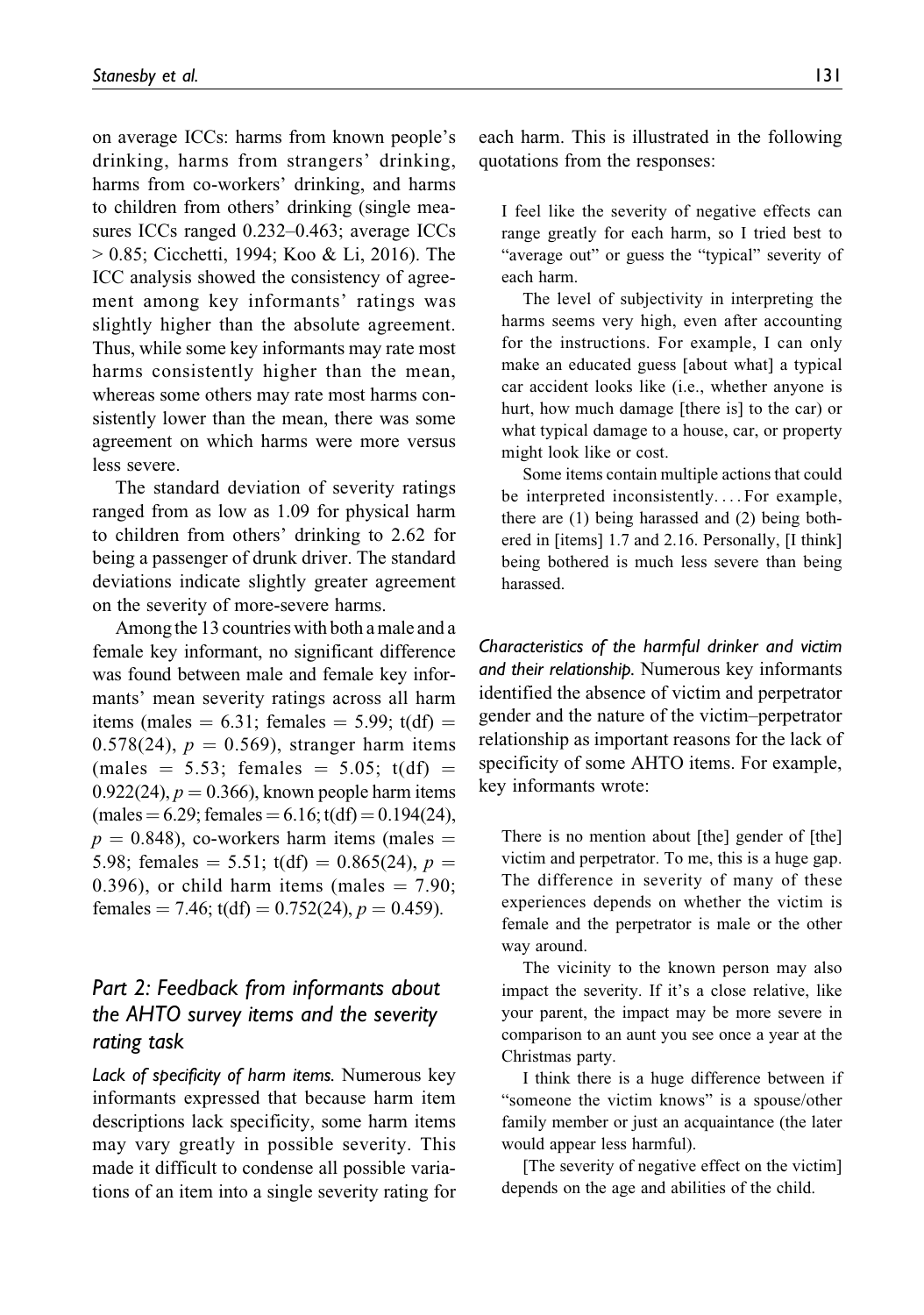Perceptions of harm severity are likely to be subjective. Informants noted that severity ratings are likely to be subjective based both on the characteristics of the rater (e.g., being wealthy enough to have the resources to repair damage done by drinkers) and by the personal knowledge and experience of the rater.

There is also a bias in who is completing the questionnaire. My perceptions of severity are unavoidably biased by my ability to absorb the costs of repairing damage to my property, by my living in a relatively peaceful part of town, and so on. While I can try to imagine how these harms may operate for others in different circumstances, I am only speculating, and it might be better to think about my own experiences if these things happened to me and assume differences of circumstance will average out across a representative sample.

I [am] afraid, that my scoring might be affected by long-lasting work in the field of alcohol research, and also work with persons treated for alcohol use disorders.

My ratings are based on both the results of the surveys that we have conducted and my own field experience in doing the research on the subject.

In general, I think all you can really do is give your own assessment of the seriousness of the harm (and a few of these clearly may differ by gender of the rater).

We have [a] strong tradition of child protecting services in [key respondent's country], and of considering children as vulnerable and in need of being protected from the wrongdoings of adults. Hence, high scores on severity.

### **Discussion**

This study found that harms that result in physical, financial, practical, or severe emotional harm to the victim were generally rated among the most severe. Conversely, harms involving verbal insults or arguments and general annoyances and that were vaguely described were rated among the least severe types of harm from others' drinking. This division of more- vs. less-severely rated harms is similar to Callinan

and Room's (Callinan, 2014; Callinan & Room, 2014) division of a smaller list of harms from others' drinking via multiple correspondence analysis. The more-highly rated group of items tend to describe harms that have concrete or tangible impacts (i.e., tangible). The group of less-highly rated items describe harms that have less-objective impacts (i.e., harms which are a matter of perception and often fear) or relate to disturbances of social order or pleasantness.

Researchers and analysts of existing and future data may draw on these ratings to construct summary measures of harm experienced by respondents from others' drinking. For example, they might generate a summary score from respondents' answers to questions about specific types of harms from others' drinking by assigning a severity-specific weight or score to each item. Summary scores may be derived for sub-sets of harm items – for example, harm from known people's drinking or harm from strangers' drinking. These severity ratings may also inform categorisation of harms items – for example, lists of harms that are rated as extreme, high, moderate, and low severity. In addition to informing analyses, the study's results may assist researchers when interpreting and discussing findings from population surveys of AHTO.

Analyses in the existing AHTO literature have been conducted separately for men and women (e.g., Graham, Bernards, Munné, & Wilsnack, 2008), for harms from strangers and known people (e.g., Room et al., 2019), for harms to children and adults (e.g., Laslett et al., 2017), and according to closeness of the victim–perpetrator relationship (e.g., Stanesby et al., 2018). The key informant severity ratings and qualitative feedback in the present study indicate that such divisions in analyses are warranted.

Alcohol-related harms were rated as more severe if the victims were children rather than adults. Harms to children may be considered more severe than harms to adults due to children's relative inexperience and immaturity, which make them generally less physically.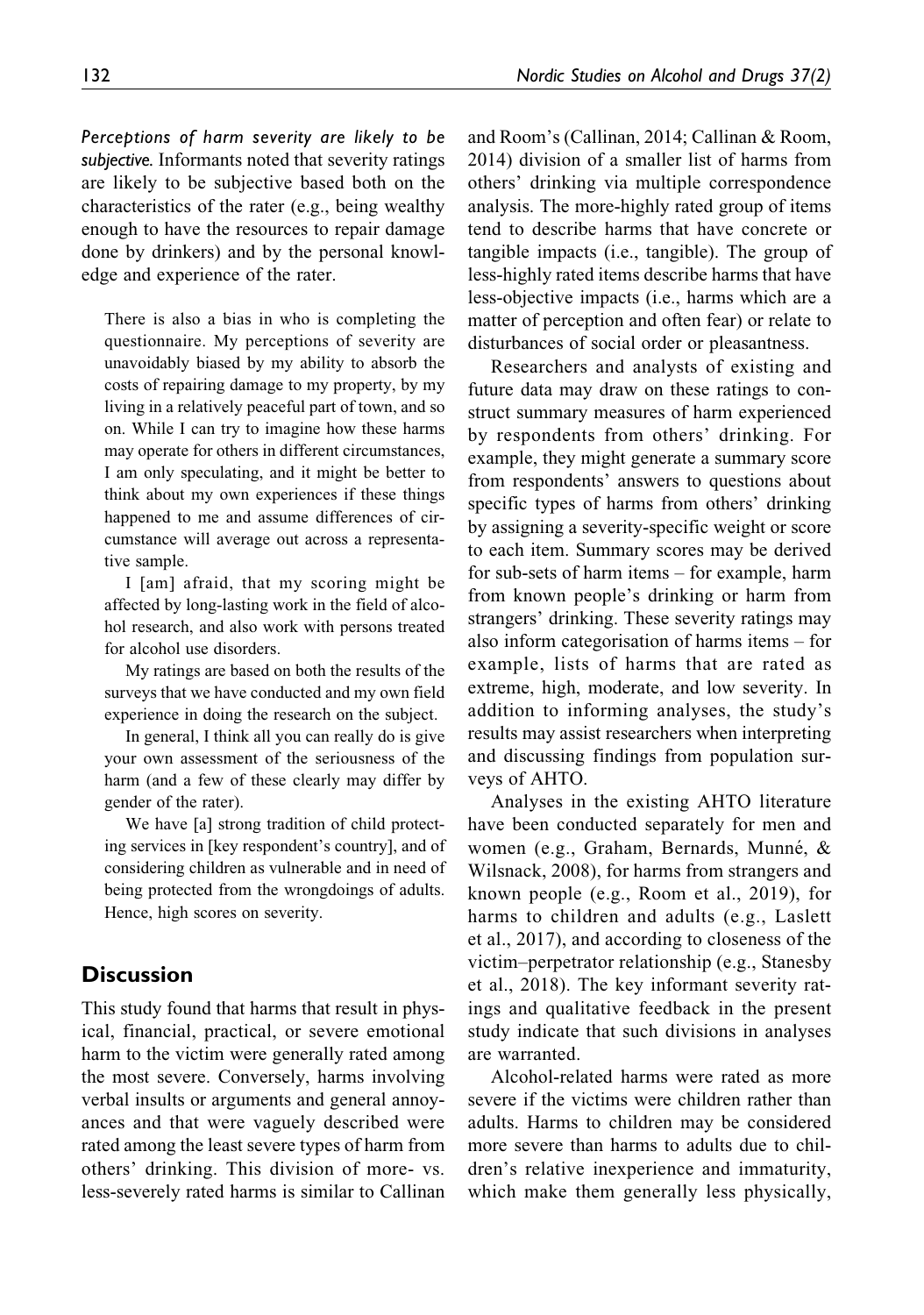socially, and emotionally able to protect themselves from risks and recover from harm than adults (Berk, 2004; Hunter, 2014). Also, due to the developmental stage of children, physical abuse, emotional maltreatment, neglect, sexual abuse, and witnessing family violence in childhood may cause learning and development delays, disorganised attachment, impaired self-image, and neurological changes in the developing brain, resulting in a higher likelihood and severity of depression, hyper vigilance, poor self-esteem, self-harm, and fear/ anxiety (Gardner, 2008; Hunter, 2014; Queensland Family and Child Commission, 2017; Wethington et al., 2008). Thus, these results reinforce the importance of measuring and addressing AHTO relating to children. Within the broad definition of children (typically younger than 18–21 years), negative effects may tend to be more severe for younger than for older children, due to differences in vulnerability and resilience (e.g., infants versus adolescents), although many environmental factors are also related (Berk, 2004; Hunter, 2014).

With regard to harms from strangers versus known drinkers, the present study suggests that the severity of negative effects arising from a single instance of a specific harm may be greater when it is experienced because of a known person's drinking than if that same harm is experienced because of a stranger's drinking. These findings are consistent with two empirical studies that have found that fewer people reported "a lot" of negative effects from the harms they experienced from strangers' drinking compared to known people's drinking (Callinan, 2014; Ramstedt, Sundin, Landberg, & Raninen, 2014). Taken together, the findings of these three studies indicate that the nature or closeness of relationship between victims and perpetrators is an important consideration in the severity of negative effects from occurrences of AHTO.

Although no significant differences were found in ratings of male and female participants, feedback from participants indicted that gender of the perpetrator and victim of AHTO would be an important consideration in rating severity. This feedback is consistent with previous research in which the gender of the victim and perpetrator was found to be related to the type and severity of alcohol-related harms experienced (Berends, Ferris, & Laslett, 2012, 2014; Callinan et al., 2017; Crane, Godleski, Przybyla, Schlauch, & Testa, 2016; Graham & Wells, 2001; Laslett et al., 2011; Room et al., 2019; Stanesby et al., 2018). For example, men are more likely than women to experience aggression from other men who had been drinking in bars or public places, such as strangers or friends and acquaintances from their extended social relationships, whereas women are more likely to experience aggression from a male who is a spouse, partner, or friend (Graham & Wells, 2001). Further, women are most likely to report a close male as the most harmful drinker in their life, while men are most likely to report a male in their extended social circle as their most harmful drinker (Stanesby et al., 2018).

Harm item severity ratings also varied according to the relationship between the perpetrator and the victim, with harms from known drinkers rated as more severe than the same harm from strangers. Therefore, future measurement and analyses should also consider that the severity of negative effects may also vary according to the social context within which the harm is experienced. For example, severity of verbal abuse experienced in public settings (i.e., usually from a stranger) may be experienced as less severe than verbal abuse experienced in private settings (i.e., usually from a family member, friend, or spouse) (Karriker-Jaffe, Greenfield, & Kaplan, 2017) because verbal abuse from a known drinker has more emotional impact or because potential escalation of harm is greater in private than in public settings. Many AHTO items specify the social context (e.g., "private setting", "social occasion", "at work"). However, for items that do not, this may contribute to the lack of specificity highlighted by the key respondents in the current study.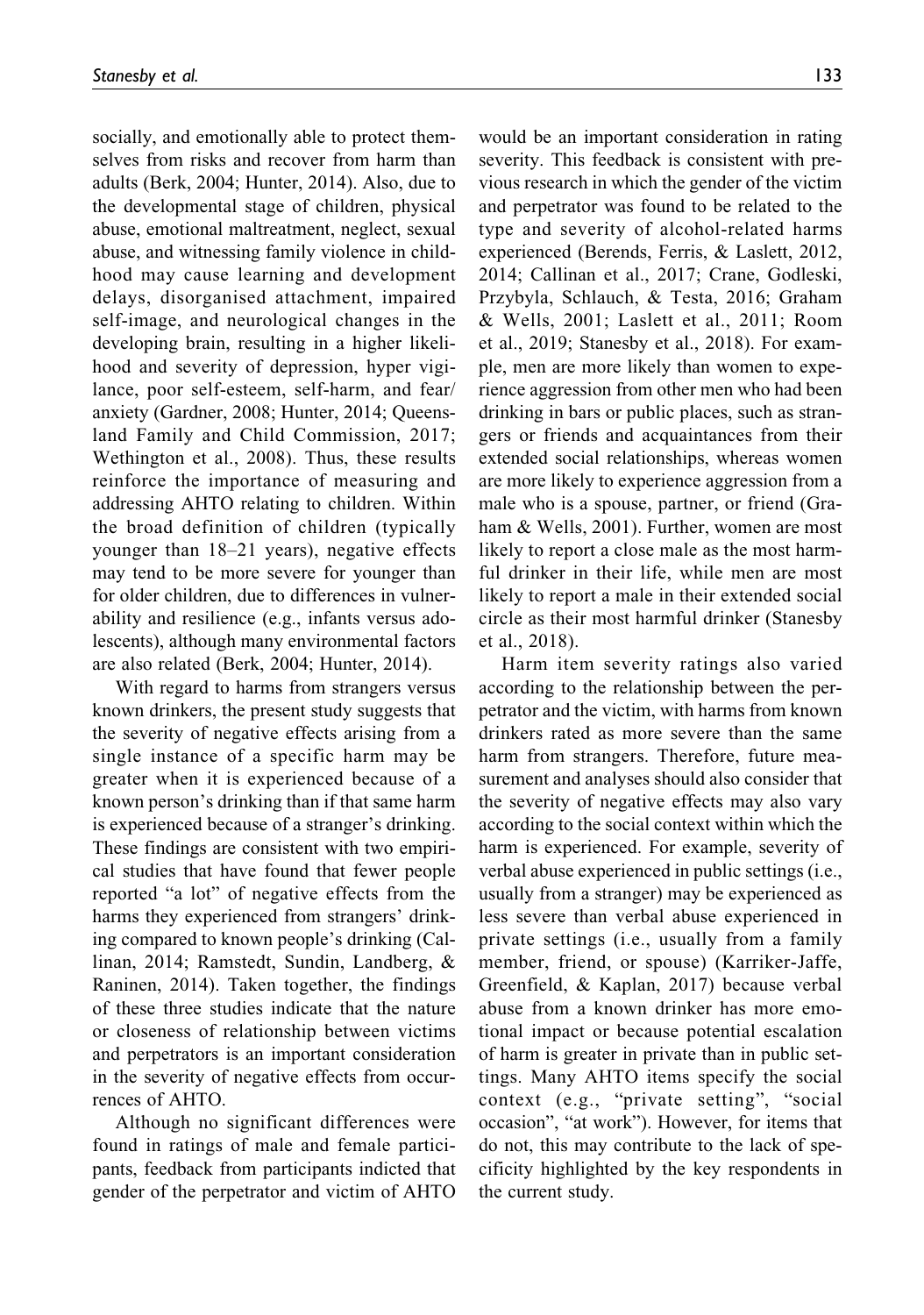Finally, severity of harms and the associations of factors with severities of harm may vary among societies and by different cultural contexts (Room et al., 2019; Stanesby et al., 2018). There was moderate agreement for the severity ratings of AHTO among our sample of alcohol research and policy experts from a variety of societies. However, because only one or two informants participated from most countries, it was impossible to determine the extent to which variation in the severity of harms from others' drinking was due to individual or cultural differences.

Given that the experience and severity of harms from others' drinking differ according to the victim–perpetrator relationship, the gender of the victim and perpetrator, and the social context within which the harms are experienced, AHTO survey items that aim to be highly specific would ideally incorporate all of these elements. An example of how such an item might be designed is provided in Figure 1. Given the breadth of AHTO items used in population surveys, the complexity of the example item in Figure 1, and the limited number of items that can be included in surveys due to response burden (Rolstad, Adler, & Rydén, 2011), researchers need to find the right balance between the breadth and specificity of AHTO items to include when designing surveys. It is perhaps unlikely that a single survey could incorporate the elements of Figure 1 for all possible types of AHTO. Therefore, there may not exist a one-size-fits-all design for AHTO survey items, and so survey design should be tailored to study goals.

The design of AHTO items might be altered in other ways to suit study aims. Figure 2 demonstrates how AHTO items may be designed to enable calculation of the attributable fraction of others' drinking to a range of harms from others. The structure of items in Figure 2 reflects the recommendation of Dawson and Room (2000) to ask parallel questions about the experience of problems with and without attribution to drinking. The alcoholattributable fraction denotes the proportion of

a health outcome which is caused by alcohol (Walter, 1976; WHO, 2016). By asking all respondents to report the frequency that they experienced a specific harm from anyone and directly attributed to someone else's drinking, this approach allows estimation of the proportion of incidences of harms from others that is caused by others' drinking. Alcoholattributable fractions are typically calculated based on the amount and patterns of alcohol consumption in populations and the relative risk of alcohol consumption for a disease or injury (Taylor, Shield, & Rehm, 2011; WHO, 2016). This survey item design may compliment calculations of alcohol-attributable fractions based on population consumption and relative risks by further quantifying the burden of disease that is specifically due to others' drinking in various societies. Combining the item design in Figure 2 with the highspecificity design elements illustrated in Figure 1 would add another layer of depth to the data collected but would increase the time needed to respond to each item. Therefore, as noted, the choice to include or exclude various elements would need to be tailored to the goals of each study.

In future research, it may be possible to include the harm items in their "standard" form – for comparison with earlier surveys such as those conducted as part of the multinational GENAHTO study (Wilsnack et al., 2018) and the World Health Organization (WHO) and Thai Health Promotion Foundation collaborative research project (Callinan et al., 2016) – as well as more specific "improved" items based on findings from the current study and other methodological analyses. Another potentially viable strategy to refine AHTO survey items while retaining comparability is adding follow-on items clarifying the primary question.

#### Limitations

The key informants expressed that a lack of specificity in the descriptions of many of the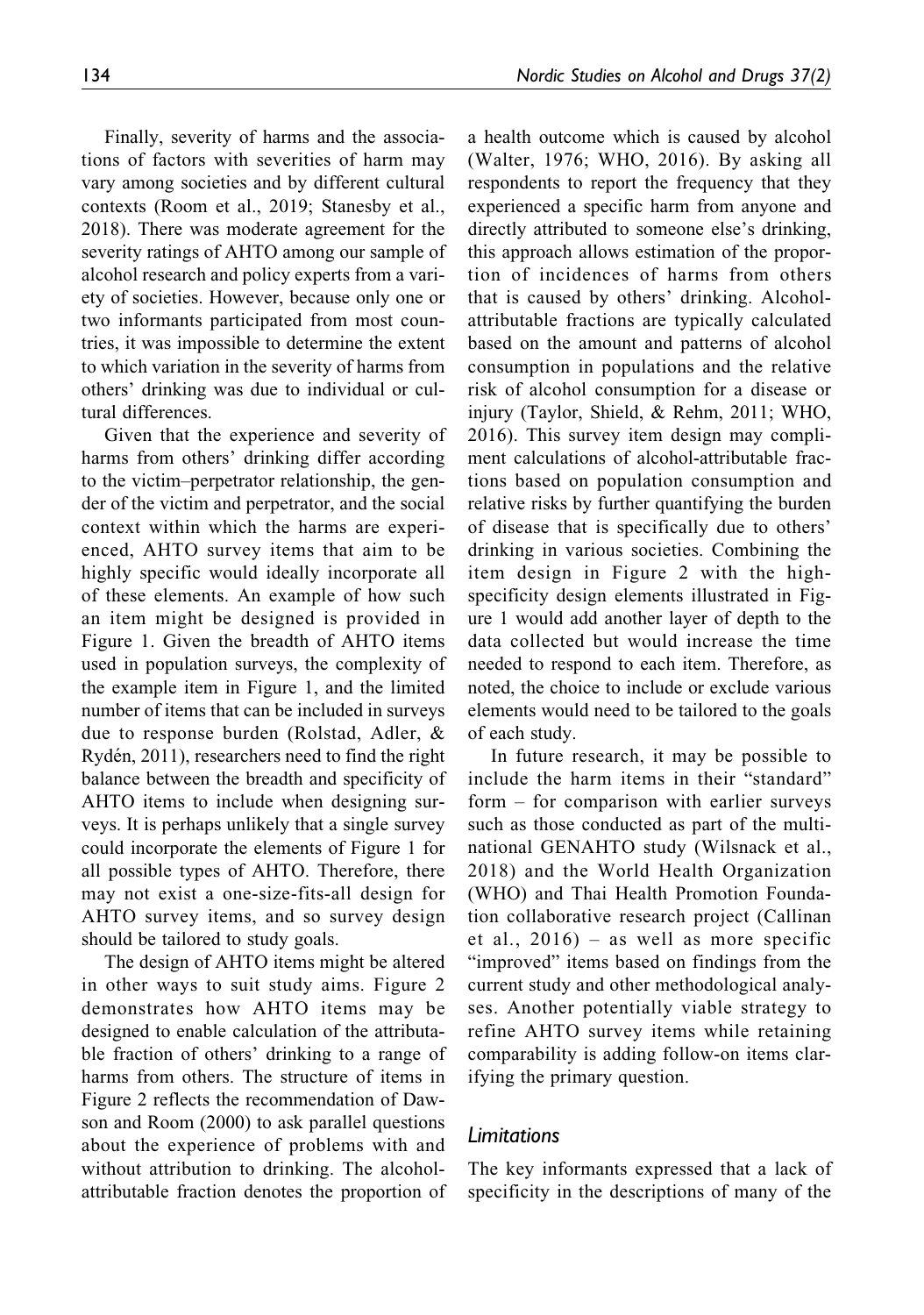| 1a. In the last 12 months, have you been physically harmed because of someone else's           |                            |
|------------------------------------------------------------------------------------------------|----------------------------|
| drinking in such a way that caused an injury that reduced your ability to carry out activities |                            |
| of daily living or caused pain/discomfort lasting for a day or more, or caused you to be       |                            |
| admitted to hospital or treated by a medical practitioner?                                     | Type of harm               |
| (Select one)                                                                                   |                            |
| $\Box$ 1. Yes                                                                                  |                            |
| $\Box$ 2. No                                                                                   |                            |
|                                                                                                |                            |
| (Ask 1b if "yes" to 1a; skip 1b if "no" to 1a)                                                 |                            |
|                                                                                                |                            |
| 1b. In the last 12 months, because of whosedrinking have you experienced 1a?                   |                            |
| (Select all that apply)                                                                        |                            |
| $\Box$ 1. Male stranger (someone who you do not know)                                          |                            |
| $\Box$ 2. Female stranger (someone who you do not know)                                        |                            |
| $\Box$ 3. Male partner/spouse who you live with                                                |                            |
| $\Box$ 4. Female partner/spouse who you live with                                              |                            |
| $\Box$ 5. Male partner/spouse who you do not live with                                         |                            |
| $\Box$<br>6. Female partner/spouse who you do not live with                                    |                            |
| $\Box$<br>7. Father/step-father who you live with                                              |                            |
| $\Box$<br>8. Father/step-father who you do not live with                                       |                            |
| $\Box$<br>9. Mother/step-mother you live with                                                  |                            |
| □<br>10. Mother/step-mother who you do not live with                                           |                            |
| □<br>11. Brother/step-brother who you live with                                                |                            |
| □<br>12. Brother /step-brother who you do not live with                                        |                            |
| □<br>13. Sister/step-sister you live with                                                      |                            |
| □<br>14. Sister/step-sister who you do not live with                                           |                            |
| □<br>15. Son/step-son (aged under 18 years) who you live with                                  | Gender of                  |
| □<br>16. Son/step-son (aged under 18 years) who you do not live with                           | perpetrators and           |
| □<br>17. Daughter/step-daughter (aged under 18 years) who you live with                        | victim-perpetrator         |
| □<br>18. Daughter/step-daughter (aged under 18 years) who you do not live with                 | relationships <sup>a</sup> |
| □<br>19. Son/step-son (aged under 18 years) who you live with                                  |                            |
| □<br>20. Son/step-son (aged under 18 years) who you do not live with                           |                            |
| □<br>21. Daughter/step-daughter (aged over 18 years) who you live with                         |                            |
| □<br>22. Daughter/step-daughter (aged over 18 years) who you do not live with                  |                            |
| □<br>23. Male other relative (non-partner/spouse) who you live with                            |                            |
| □<br>24. Female other relative (non-partner/spouse) who you live with                          |                            |
| $\Box$<br>25. Male other relative (non-partner/spouse) who you do not live with                |                            |
| □<br>26. Female other relative (non-partner/spouse) who you do not live with                   |                            |
| $\Box$<br>27. Male friend who you live with                                                    |                            |
| □<br>28. Female friend who you live with                                                       |                            |
| $\Box$<br>29. Male friend who you do not live with                                             |                            |
| □<br>30. Female friend who you do not live with                                                |                            |
| $\Box$<br>31. Male co-worker/boss                                                              |                            |
| □<br>32. Female co-worker/boss<br>$\Box$                                                       |                            |
| 33. Male neighbour/acquaintance                                                                |                            |
| □<br>34. Female neighbour/acquaintance<br>35. Other male<br>□                                  |                            |
| □<br>36. Other female                                                                          |                            |
|                                                                                                |                            |
| (Ask 1c if "yes"to 1a; skip 1c if "no" to 1a)                                                  |                            |
| 1c. In the last 12 months, because of someone else's drinking, where have you experienced 1a?  |                            |
| (Select all that apply)                                                                        |                            |
|                                                                                                |                            |
| 1. Private (own home)<br>□                                                                     | Social contexts            |
| 2. Private (other's home)<br>3. Public commercial (e.g., bar, restaurant, event)               |                            |
| 4. Public non-commercial (e.g., street, park, transport)                                       |                            |
|                                                                                                |                            |

Figure 1. Example of a highly specific harm from others' drinking survey question. <sup>a</sup>lnformation about the victim (including gender) would be ascertainable via other survey questions (e.g., demographics).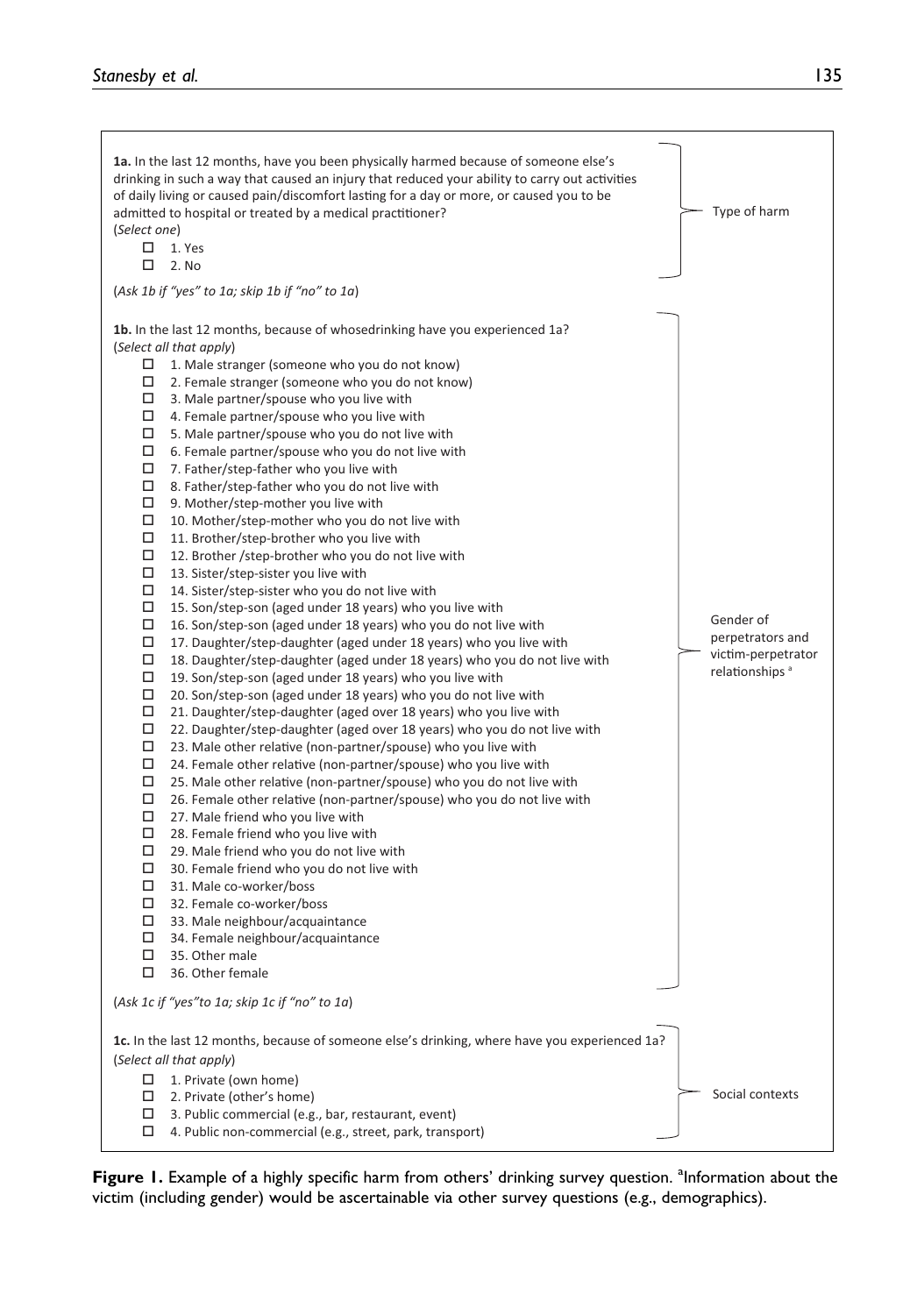1a. In the last 12 months, have you been physically harmed by someone else in such a way that caused an injury that reduced your ability to carry out activities of daily living or caused pain/discomfort lasting for a day or more, or caused you to be admitted to hospital or treated by a medical practitioner? (Select one)  $\Box$  1. Yes  $\Box$  2. No (Ask 1b if "yes" to 1a; skip 1b if "no" to 1a) **1b.** How many times did you experience 1a in the last 12 months? \_\_\_ times (Ask 1c if "yes" to 1a; skip 1c if "no" to 1a) 1c. In the last 12 months, have you been physically harmed because of someone else's drinking in such a way that caused an injury that reduced your ability to carry out activities of daily living or caused pain/ discomfort lasting for a day or more, or caused you to be admitted to hospital or treated by a medical practitioner? (Select one)  $\Box$  1. Yes  $\Box$  2. No (Ask 1d if "yes" to 1c; skip 1d if "no" to 1c) 1d. How many times did you experience 1c in the last 12 months? \_\_\_ times

Figure 2. Example of a harm from others' drinking survey question that is designed to allow for calculation of the alcohol-attributable fraction.

harm items made it difficult to select a single severity rating for each harm item. The most apparent reasons for the inherent vagueness of some harm items were: (i) the specific situation or circumstances of the harm were not described with sufficient detail, (ii) the gender of both the victim and perpetrator was not specified, and (iii) the nature of the victim– perpetrator relationship was not described with sufficient detail. However, as one goal of this study was to better enable comparative analyses using existing AHTO data, it was necessary to include the AHTO items in the same format as they are presented to respondents of population surveys.

Our study utilised a convenience sampling method for selecting key informants. As a result, the country-specific ratings of this study are not generalisable to the opinion of the corresponding countries and we cannot infer between-country differences in the ratings of severities of AHTO from these results. This limitation was also raised in the key informant reflective comments. In consideration of this, our discussion focuses on the findings that are drawn from the sample as whole – treating it as one sample of alcohol research and policy experts from a range of countries. We focus on interpreting, discussing and drawing implications about comparisons between the "types" of harms from others' drinking (and avoid speculating about cross-country differences).

The relatively small sample of 36 key informants (from 23 countries) may have limited the power to detect significant differences in severity ratings between (sets of) harm items. In addition, the observation of no difference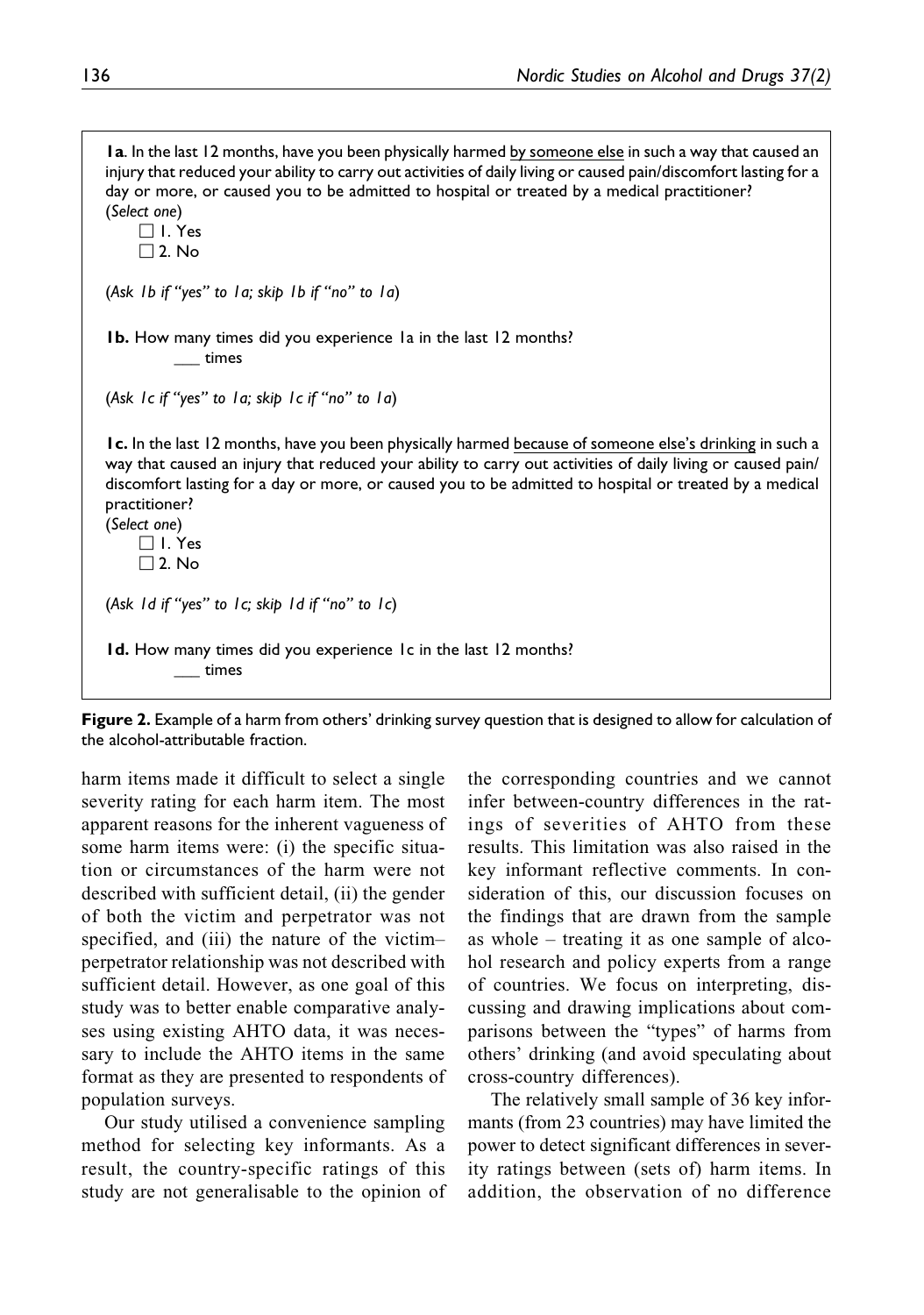between male and female mean severity ratings may have been due to the small sample size.

Key informants were sampled from a wide variety of countries, encompassing a mix of low-, middle- and high-income countries from Africa, Asia, Europe, North America, Oceania, and South America. However, an important caveat is that the key informants were all middle- to upper-class and well educated. As noted below, future research should assess perceptions of harm severity among more diverse and representative samples from multiple countries.

This study provides essential foundations for conducting a more quantitatively viable assessment of how best to measure the type, frequency and severity of AHTO. Even though key informants were asked to rate the severity of harm items according to the general opinion of people from their country, differences in personal circumstances, characteristics, knowledge, experiences, and values may have influenced key informants' ratings. Withincountry variation is not necessarily a problem. However, to adequately explore betweencountry differences in severity ratings requires drawing samples that are broadly representative of each of the countries – for instance, via financially and practically demanding methods such as random digit dialling or multistage stratified random sampling of regions, sub-areas, households, and persons (Webb & Bain, 2011). A follow-up to this study using nationally representative sampling would enable more comprehensive cross-country comparisons of the severities of AHTO.

### Conclusions

When designing new AHTO surveys and conducting analyses of existing data, researchers should pay close attention to harms with high perceived severity to identify effective ways to prevent severe AHTO, knowledge which could be used to reduce the negative health and social impacts of alcohol-related harms to others. For this purpose, in-depth analyses of specific subsets of harms (e.g., Dale & Livingston, 2010)

and qualitative interviews with victims of severe AHTO may prove useful. Particular attention is recommended to alcohol's harms to children, and harms causing physical, financial, practical, or severe emotional impacts, because of their high perceived severity.

#### Acknowledgments

This study was conducted as part of the GENAHTO Project (Gender and Alcohol's Harm to Others), supported by NIAAA Grant No. R01 AA023870 (Alcohol's Harm to Others: Multinational Cultural Contexts and Policy Implications; multiple PIs T. Greenfield, S. Wilsnack and K. Bloomfield). GEN-AHTO is a collaborative international project affiliated with the Kettil Bruun Society for Social and Epidemiological Research on Alcohol and coordinated by research partners from the Alcohol Research Group/Public Health Institute (USA), University of North Dakota (USA), Aarhus University (Denmark), the Centre for Addiction and Mental Health (Canada), the Centre for Alcohol Policy Research at La Trobe University (Australia), and the Addiction Switzerland Research Institute (Switzerland). Opinions are those of the authors and do not necessarily reflect those of the National Institute on Alcohol Abuse and Alcoholism, the National Institutes of Health, the WHO, and other sponsoring institutions (GENAHTO survey information at <https://genahto.org/abouttheproject/>). The authors thank the national alcohol survey leaders for participating in this study and providing valuable and insightful feedback. OS would personally like to thank the IFS Trivia Group for their wisdom and conviviality, and for demonstrating a dedication to academic success to be aspired to.

With special thanks to the following persons who participated in this study as the expert informants: Apo phia Agiresaasi, Allaman Allamani, Julio Bejarano, Mieke Derickx, Ramon Florenzano, Gerhard Gmel, Ann Hope, Katherine Karriker-Jaffe, Myriam Munn´e, Moira Plant, Giora Rahav, Diana Ross, Lisa Skogens, Erica Sundin and others who did not confirm interest in being listed here.

#### Declaration of conflicting interests

The authors declared no potential conflicts of interest with respect to the research, authorship, and/or publication of this article.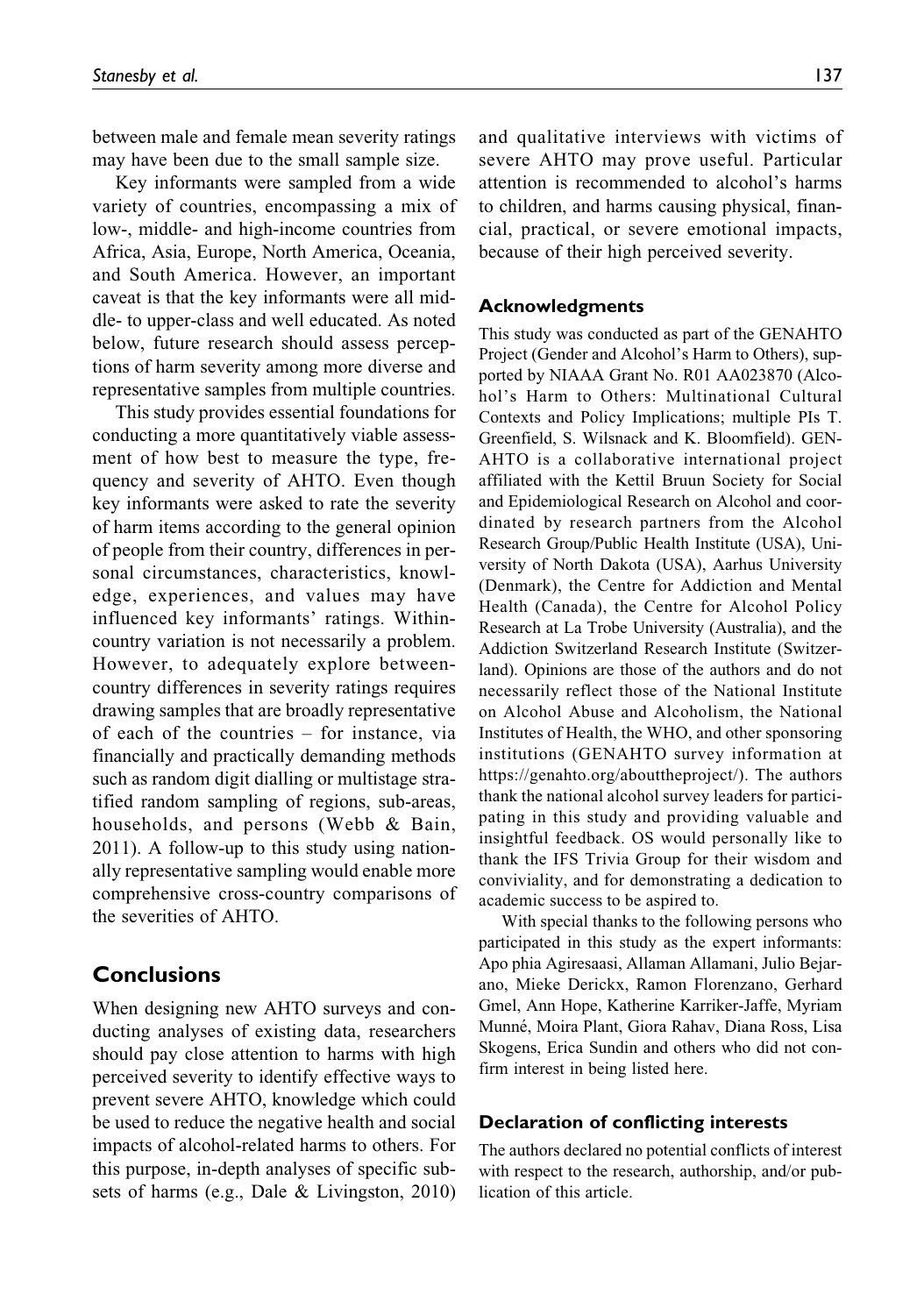#### Funding

The authors disclosed receipt of the following financial support for the research, authorship, and/or publication of this article: United States National Institute on Alcohol Abuse and Alcoholism and the National Institutes of Health (grant numbers R21 AA012941, R01 AA015775, R01 AA022791, R01 AA023870, and P50 AA005595); Australian National Health and Medical Research Council (NHMRC) (grant number 1065610); World Health Organization (WHO); European Commission (Concerted Action QLG4- CT-2001-0196); Pan American Health Organization; and Thai Health Promotion Foundation (THPF).

#### ORCID iD

Oliver Stanesby [https://orcid.org/0000-0002-](https://orcid.org/0000-0002-5996-5881) [5996-5881](https://orcid.org/0000-0002-5996-5881)

#### References

- Berends, L., Ferris, J., & Laslett, A.-M. (2012). A problematic drinker in the family: Variations in the level of negative impact experienced by sex, relationship and living status. Addiction Research and Theory, 20(4), 300–306.
- Berends, L., Ferris, J., & Laslett, A.-M. (2014). On the nature of harms reported by those identifying a problematic drinker in the family, an exploratory study. Journal of Family Violence, 29(2), 197–204.
- Berk, L. (2004). Development through the lifespan (4th ed.). Allyn & Bacon, Pearson Education.
- Callinan, S. (2014). Alcohol's harm to others: Quantifying a little or a lot of harm. The International Journal of Alcohol and Drug Research, 3(2), 127–133.
- Callinan, S., Ekholm, O., Jensen, H., Ramstedt, M., Room, R., Stanesby, O., & Sundin, E. (2017). Harm from others' drinking. In J. Moskalewicz, R. Room, & B. Thom (Eds.), Comparative monitoring of alcohol epidemiology across the EU: Baseline assessment and suggestions for future action. Synthesis report (pp. 180–208). The State Agency for Prevention of Alcohol Related Problems (PARPA).
- Callinan, S., Laslett, A.-M., Rekve, D., Room, R., Waleewong, O., Benegal, V., ... Hanh, V. (2016). Alcohol's harm to others: An international

collaborative project. The International Journal of Alcohol and Drug Research, 5(2), 25–32.

- Callinan, S., & Room, R. (2014). Harm, tangible or feared: Young Victorians' adverse experiences from others' drinking or drug use. International Journal of Drug Policy, 25(3), 401–406.
- Cicchetti, D. (1994). Guidelines, criteria, and rules of thumb for evaluating normed and standardized assessment instruments in psychology. Psychological Assessment, 6(4), 284.
- Crane, C., Godleski, S., Przybyla, S., Schlauch, R., & Testa, M. (2016). The proximal effects of acute alcohol consumption on male-to-female aggression: A meta-analytic review of the experimental literature. Trauma, Violence and Abuse, 17(5), 520–531.
- Dale, C., & Livingston, M. (2010). The burden of alcohol drinking on co-workers in the Australian workplace. Medical Journal of Australia, 193(3), 138–140.
- Dawson, D., & Room, R. (2000). Towards agreement on ways to measure and report drinking patterns and alcohol-related problems in adult general population surveys: The Skarpö Conference overview. Journal of Substance Abuse, 12(1), 1–21. [https://doi.org/10.1016/S0899-3289\(00\)00037-7](https://doi.org/10.1016/S0899-3289(00)00037-7)
- Gardner, R. (2008). Developing an effective response to neglect and emotional harm to children. University of East Anglia and The National Society for the Prevention of Cruelty to Children.
- Graham, K., Bernards, S., Munné, M., & Wilsnack, S. (2008). Unhappy hours: Alcohol and partner aggression in the Americas. Pan American Health Organization.
- Graham, K., & Wells, S. (2001). The two worlds of aggression for men and women. Sex Roles,  $45(9-10)$ , 595-622.
- Greenfield, T., Bloomfield, K., & Wilsnack, S. (2017). Alcohol's harms to others: Multinational cultural contexts and policy implications (GEN-AHTO) project.<http://genahto.org/>
- Greenfield, T., Ye, Y., Kerr, W., Bond, J., Rehm, J., & Giesbrecht, N. (2009). Externalities from alcohol consumption in the 2005 US National Alcohol Survey: implications for policy. International Journal of Environmental Research and Public Health, 6(12), 3205–3224.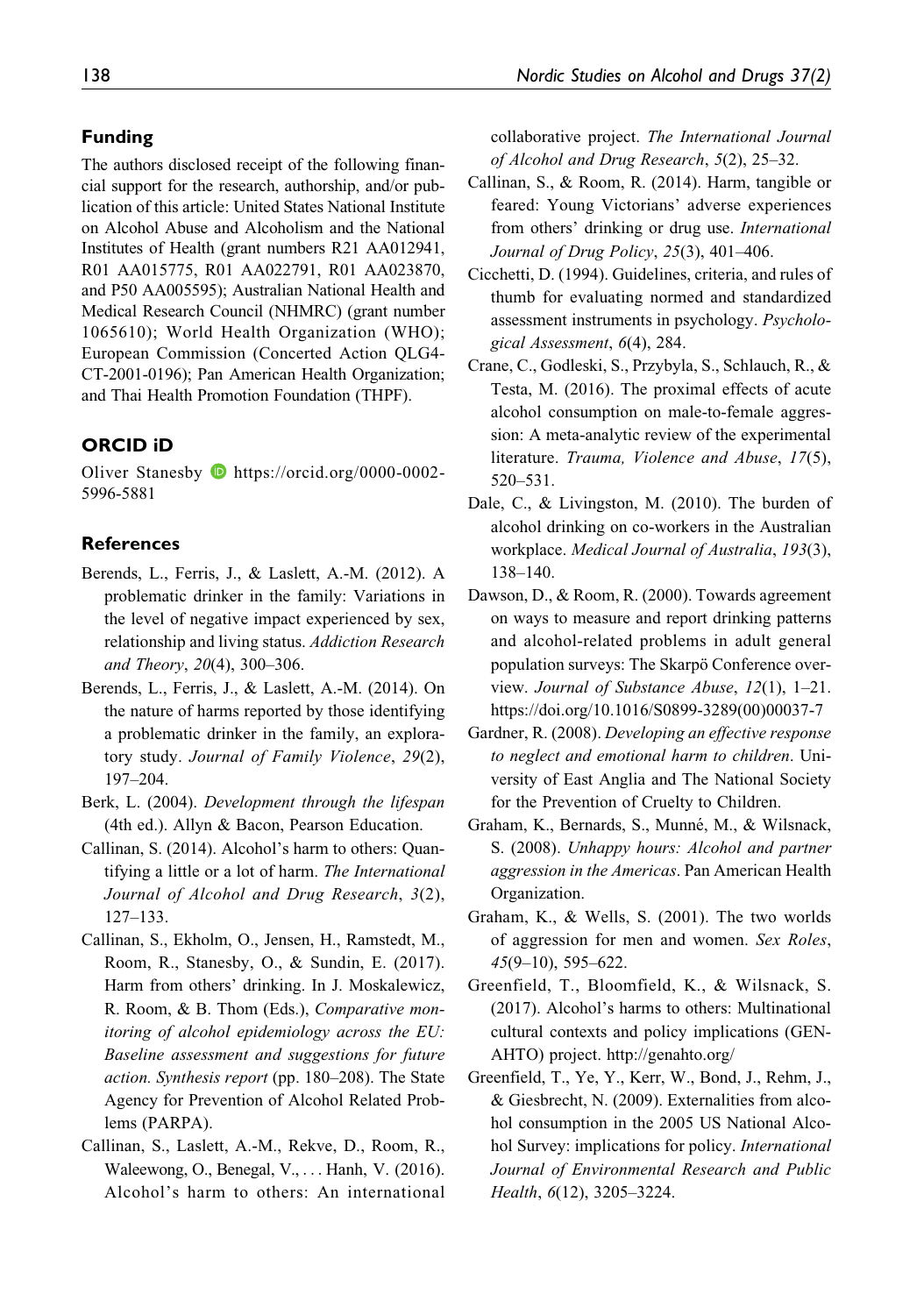- Hunter, C. (2014). Effects of child abuse and neglect for children and adolescents. [https://aifs.](https://aifs.gov.au/cfca/publications/effects-child-abuse-and-neglect-children-and-adolescents) [gov.au/cfca/publications/effects-child-abuse](https://aifs.gov.au/cfca/publications/effects-child-abuse-and-neglect-children-and-adolescents)[and-neglect-children-and-adolescents](https://aifs.gov.au/cfca/publications/effects-child-abuse-and-neglect-children-and-adolescents)
- Karriker-Jaffe, K., Greenfield, T., & Kaplan, L. (2017). Distress and alcohol-related harms from intimates, friends, and strangers. Journal of Substance Use, 22(4), 434–441.
- Karriker-Jaffe, K., Room, R., Giesbrecht, N., & Greenfield, T. (2018). Alcohol's harm to others: Opportunities and challenges in a public health framework. Journal of Studies on Alcohol and Drugs, 79(2), 239–243. [https://doi.org/10.15288/](https://doi.org/10.15288/jsad.2018.79.239) [jsad.2018.79.239](https://doi.org/10.15288/jsad.2018.79.239)
- Koo, T., & Li, M. (2016). A guideline of selecting and reporting intraclass correlation coefficients for reliability research. Journal of Chiropractic Medicine, 15(2), 155–163.
- Laslett, A.-M., Rankin, G., Waleewong, O., Callinan, S., Hoang, H., Florenzano, R., ... Ibanga, A. (2017). A multi-country study of harms to children because of others' drinking. Journal of Studies on Alcohol and Drugs, 78(2), 195–202.
- Laslett, A.-M., Room, R., Ferris, J., Wilkinson, C., Livingston, M., & Mugavin, J. (2011). Surveying the range and magnitude of alcohol's harm to others in Australia. Addiction, 106(9), 1603–1611.
- Laslett, A.-M., Room, R., Waleewong, O., Stanesby, O., & Callinan, S. (2019). Harm to others from drinking: Patterns in nine societies. World Health Organization.
- McGraw, K., & Wong, S. (1996). Forming inferences about some intraclass correlation coefficients. Psychological Methods, 1(1), 30.
- Queensland Family and Child Commission. (2017). Information kit on child protection for professionals: About child abuse and harm. [https://www.](https://www.qfcc.qld.gov.au/sites/default/files/For%20professionals/factsheets/03-aboutchildabuseandharm.PDF) [qfcc.qld.gov.au/sites/default/files/For](https://www.qfcc.qld.gov.au/sites/default/files/For%20professionals/factsheets/03-aboutchildabuseandharm.PDF)%[20profes](https://www.qfcc.qld.gov.au/sites/default/files/For%20professionals/factsheets/03-aboutchildabuseandharm.PDF) [sionals/factsheets/03-aboutchildabuseandharm.](https://www.qfcc.qld.gov.au/sites/default/files/For%20professionals/factsheets/03-aboutchildabuseandharm.PDF) [PDF](https://www.qfcc.qld.gov.au/sites/default/files/For%20professionals/factsheets/03-aboutchildabuseandharm.PDF)
- Ramstedt, M., Sundin, E., Landberg, J., & Raninen, J. (2014). ANDT-bruket och dess negativa konsekvenser i den svenska befolkningen [Alcohol, tobacco and drug use and negative consequences in the Swedish population in 2013], Stockholm: STAD project, Report no. 55. [http://stad.prodis.](http://stad.prodis.se/sites/default/files/media/STAD-rapport-nr-55-ANDT-feb-20141.pdf)

[se/sites/default/files/media/STAD-rapport-nr-55-](http://stad.prodis.se/sites/default/files/media/STAD-rapport-nr-55-ANDT-feb-20141.pdf) [ANDT-feb-20141.pdf](http://stad.prodis.se/sites/default/files/media/STAD-rapport-nr-55-ANDT-feb-20141.pdf)

- Rehm, J., Gmel, G., Gmel, G., Hasan, O., Imtiaz, S., Popova, S., ... Shuper, P. (2017). The relationship between different dimensions of alcohol use and the burden of disease: An update. Addiction, 112(6), 968–1001. [https://doi.org/10.1111/add.13](https://doi.org/10.1111/add.13757) [757](https://doi.org/10.1111/add.13757)
- Rehm, J.,Mathers, C., Popova, S., Thavorncharoensap, M., Teerawattananon, Y., & Patra, J. (2009). Global burden of disease and injury and economic cost attributable to alcohol use and alcohol-use disorders. The Lancet, 373(9682), 2223–2233.
- Rolstad, S., Adler, J., & Rydén, A. (2011). Response burden and questionnaire length: Is shorter better? A review and meta-analysis. Value in Health, 14(8), 1101–1108.
- Room, R., Callinan, S., Greenfield, T., Rekve, D., Waleewong, O., Stanesby, O., ... Laslett, A.-M. (2019). The social location of harm from others' drinking in 10 societies. Addiction, 114(3), 425–433.
- Room, R., Ferris, J., Laslett, A.-M., Livingston, M., Mugavin, J., & Wilkinson, C. (2010). The drinker's effect on the social environment: A conceptual framework for studying alcohol's harm to others. International Journal of Environmental Research and Public Health, 7(4), 1855–1871. [https://res.mdpi.com/ijerph/ijerph-07-01855/arti](https://res.mdpi.com/ijerph/ijerph-07-01855/article_deploy/ijerph-07-01855.pdf?filename=&attachment=1) [cle\\_deploy/ijerph-07-01855.pdf?filename](https://res.mdpi.com/ijerph/ijerph-07-01855/article_deploy/ijerph-07-01855.pdf?filename=&attachment=1)=[&](https://res.mdpi.com/ijerph/ijerph-07-01855/article_deploy/ijerph-07-01855.pdf?filename=&attachment=1)  $attachment = 1$  $attachment = 1$  $attachment = 1$
- Room, R., Laslett, A.-M., & Jiang, H. (2016). Conceptual and methodological issues in studying alcohol's harm to others. Nordic Studies on Alcohol and Drugs, 33(5–6), 455–478.
- Stanesby, O., Callinan, S., Graham, K., Wilson, I., Greenfield, T., Wilsnack, S., ... Laslett, A.-M. (2018). Harm from known others' drinking by relationship proximity to the harmful drinker and gender: A meta-analysis across 10 countries. Alcoholism: Clinical and Experimental Research, 42(9), 1693–1703. [https://doi.org/10.1111/acer.](https://doi.org/10.1111/acer.13828) [13828](https://doi.org/10.1111/acer.13828)
- StataCorp. (2017a). Stata: Release 15 [Statistical software]. StataCorp LLC.